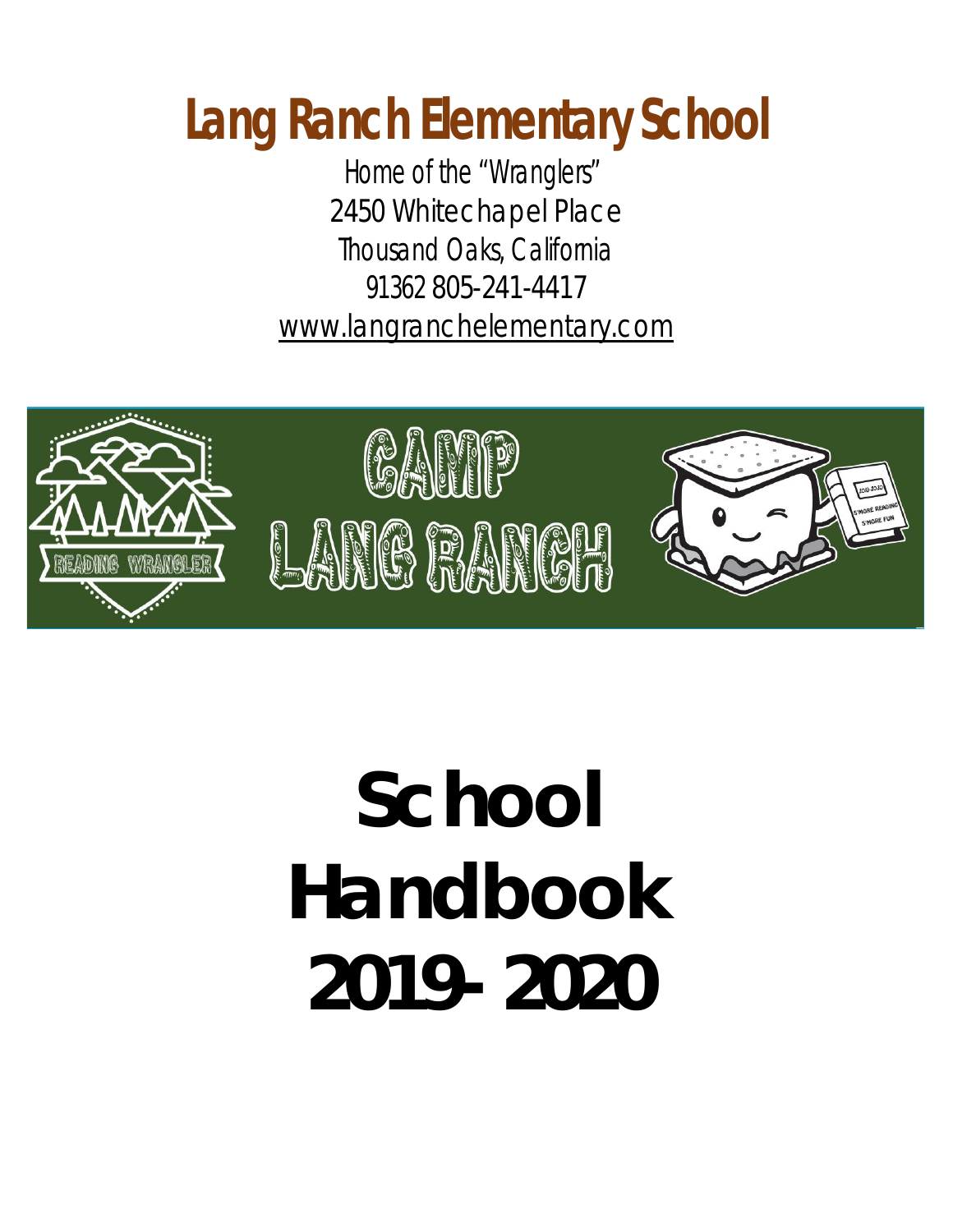## Welcome to Lang Ranch Elementary School

Welcome to the Ranch, and welcome to being a **Wrangler!** You are now part of a community of excellence, which challenges, nurtures and supports our students to great success. The Lang Ranch family has a long-standing tradition of delivering an unsurpassed educational experience, and YOU are pivotal to our collective success. Right away, I want to convey the importance of your role as a parent within our school community. Together, the home and school make powerful allies in our quest to deliver a first class education to our children. I encourage you to become familiar with the materials within this handbook and to immerse yourself in the school community here at the Ranch.

Parent Checklist:

- $\checkmark$  I read this handbook.
- $\checkmark$  I joined the Lang Ranch PTA.
- $\checkmark$  I connected with my child(ren)'s teacher.
- $\checkmark$  I connected with my child(ren)'s room parent(s).
- $\checkmark$  I met the principal.
- $\checkmark$  I have provided the office and teacher with my email address for regular home/school communication.
- $\checkmark$  I committed to volunteer service at the school.
- $\checkmark$  I have reviewed the school's website for important news and information.

### Celebrating 21 Years of Lang Ranch!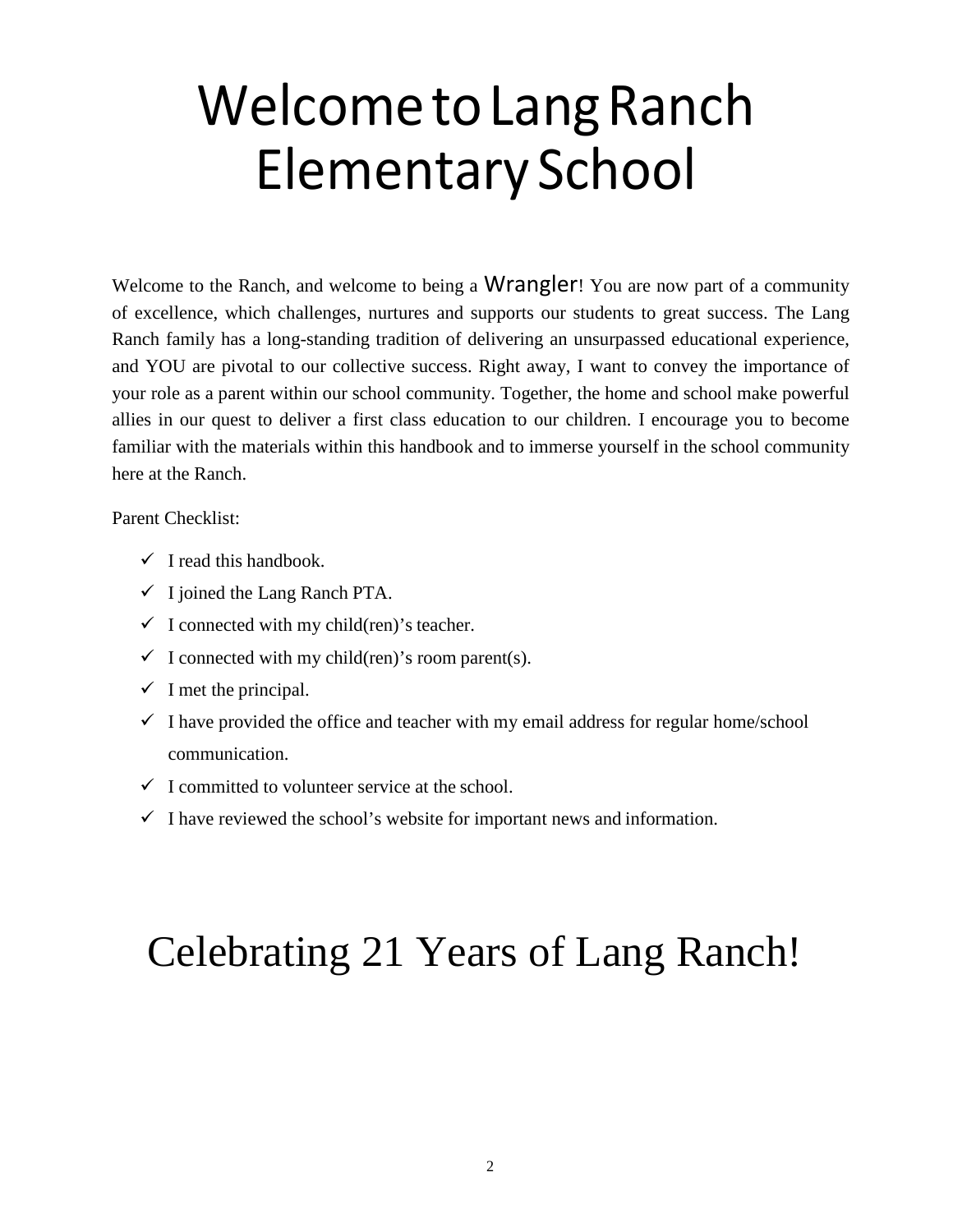#### **TABLE OF CONTENTS**

|                                                    | Page |
|----------------------------------------------------|------|
|                                                    | 4    |
|                                                    | 4    |
|                                                    | 5    |
|                                                    | 5    |
|                                                    | 6    |
|                                                    | 7    |
|                                                    | 8    |
|                                                    | 8    |
|                                                    | 8    |
|                                                    | 9    |
|                                                    | 9    |
|                                                    | 9    |
|                                                    | 10   |
|                                                    | 10   |
|                                                    | 11   |
|                                                    | 11   |
|                                                    | 12   |
|                                                    | 12   |
|                                                    | 12   |
|                                                    | 12   |
|                                                    | 12   |
|                                                    | 13   |
|                                                    | 14   |
| Release of Students to Parents During School Hours | 17   |
|                                                    | 17   |
|                                                    | 18   |
|                                                    | 18   |
|                                                    | 18   |
|                                                    | 18   |
|                                                    | 18   |
|                                                    | 19   |
|                                                    | 19   |
|                                                    | 19   |
|                                                    | 20   |
|                                                    | 20   |
|                                                    | 23   |
|                                                    | 27   |
|                                                    | 27   |
|                                                    | 27   |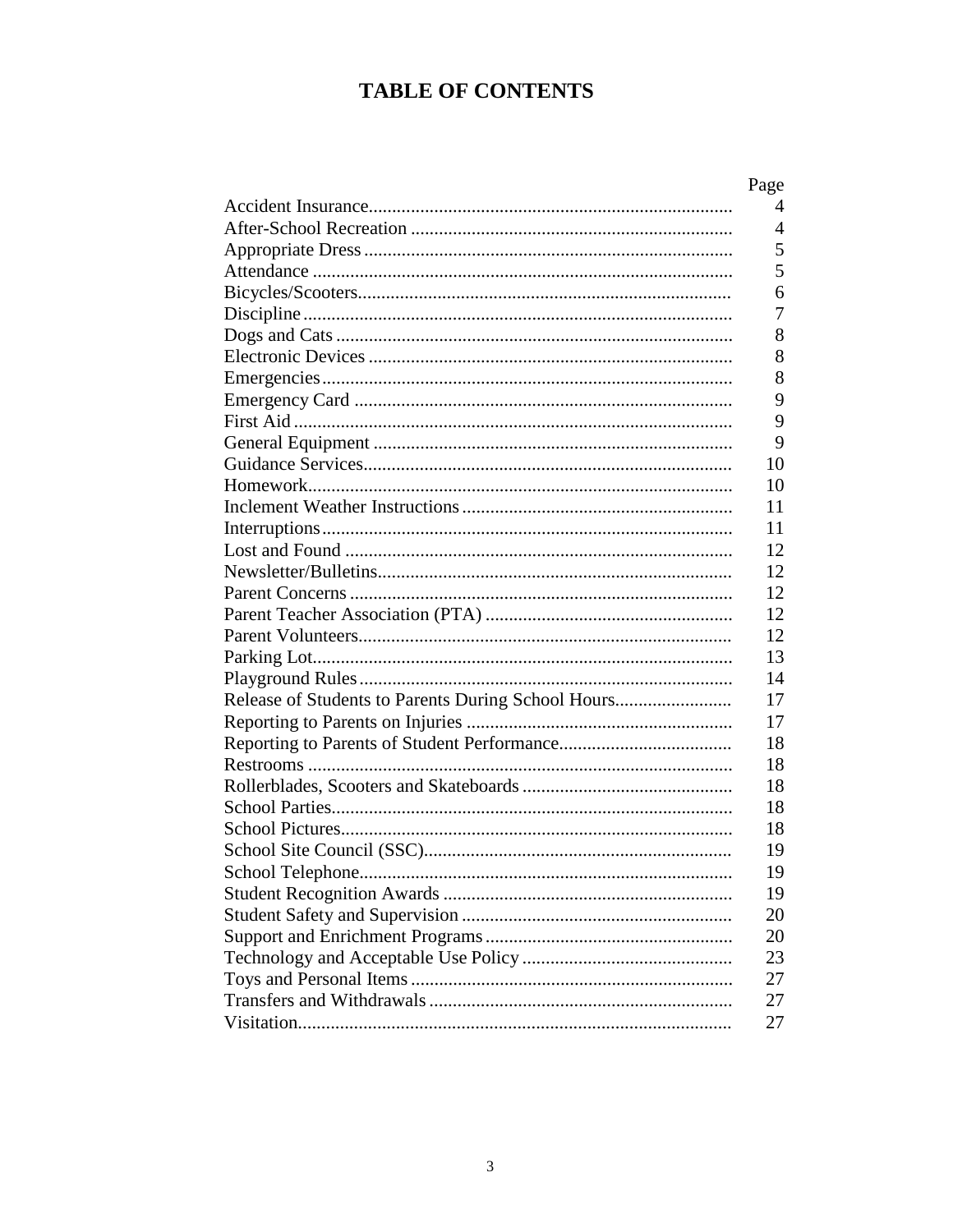#### **LANG RANCH ELEMENTARY SCHOOL**

The changing demands of the  $21<sup>st</sup>$  century require an educational system that provides students with essential foundational skills coupled with global competencies. Lang Ranch melds the academic standards with social emotional learning to produce an unsurpassed instructional program. Lang Ranch teachers and staff provide a dynamic learning environment in which students are challenged to excel academically and to become life-long learners. The school prides itself in developing the leaders of tomorrow with a concerted focus upon providing students with an environment in which they will be supported, guided and challenged through a rigorous instructional program that educates the whole child. To that end, Lang Ranch delivers a balanced instructional program that is robust and profound. Students are challenged to excel through a model that encompasses foundational skills and future skills. Since the school began in 1998, Lang Ranch has consistently provided excellence to the community and produced excellence in our children of today and our leaders of tomorrow.

#### **THE WRANGLER STUDENTS' DAY**

The TK and kindergarten session is: *8:25 a.m. - 1:30 p.m.*

Grades 1-5 session is: *8:25 a.m . - 2:35 p.m.*

#### *\** **Playground supervision begins at 7:55 a.m. We appreciate parents' assistance in making sure that their children do not arrive on campus prior to this time. Student safety is our primary concern.**

For a complete bell schedule, please consult the school webpage at [www.langranchelementary.com](http://www.langranchelementary.com/)

#### **ACCIDENT INSURANCE**

Children are carefully supervised at school. However, playground accidents do happen. Except under circumstances of contributory negligence, the State Code does not hold the schools liable for physicians' fees or other medical expenses in the event of an injury to your child.

If you do not have your own private carrier, you may wish to investigate the Conejo Valley Unified School District's recommended "voluntary insurance plan." Materials describing the coverage are distributed in early September. Forms are always available in the Lang Ranch School office throughout the school year.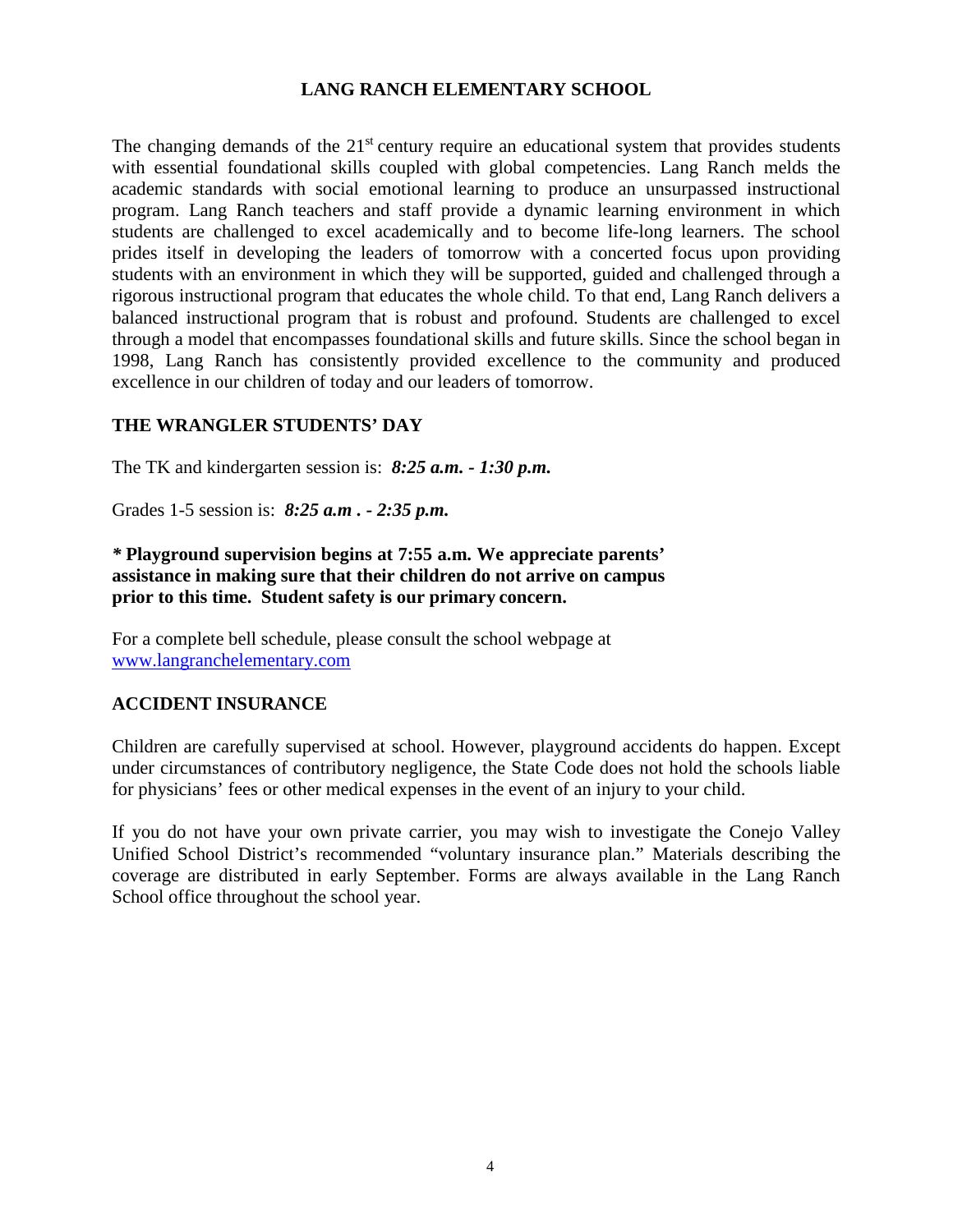#### **APPROPRIATE DRESS**

- 1. Clothing worn by the students should reflect the business conducted at Lang Ranch namely, a learning/academic environment. Students should be dressed for school in comfortable, well-fitting clothes that will be suitable in the classroom and on the playground.
- 2. Shoes should be appropriate in order to protect feet from injuries (closed toed-sandals with heel strap and tennis-type shoes are considered appropriate). Shoes should be appropriate for Physical Education at any time.

School attire considered inappropriate in an elementary school educational environment includes:

- 1. Open or bare midriff
- 2. Tube-top type blouses
- 3. Under garments should not show at anytime
- 4. Flip flops, bare feet or open-toe or open-heel sandals
- 5. Inappropriate words, slogans or illustrations on clothing (i.e. alcohol and cigarettes)
- 6. Long, dangling or hoop earrings
- 7. Facial makeup
- 8. Baggy Pants (that are unable to stay up without a belt)

Appropriate apparel is safe for the learning environment of Lang Ranch School. Parent support in helping students to select and wear safe and appropriate clothes is important.

#### **ATTENDANCE**

#### *Absences:*

Education is compulsory in the state of California for students between 6 and 18 years of age (EC48200). The school encourages good attendance. Research shows a strong correlation between good school attendance and successful academic performance. The school also recognizes that there are acceptable reasons for absence. The following list describes acceptable reasons for absence.

#### **Acceptable Reasons for Excused Student Absences (Ed Codes 46010, 46010.5, 48205):**

- 1. Personal illness – (school may require doctor's note verifying absences).
- 2. Quarantines under the direction of health officer
- 3. Personal medical, dental, optometric, or chiropractic appointments
- 4. Funeral services for a member of the immediate family (limited to 1 day in the state, and 3 days out of state)
- 5. Employment in the Entertainment Industry (maximum of 5 absences per school year) – The school requires at least 3 days advance notification by parent and verification of absence.
- 6. Observance of a religious holiday or ceremony - The school requires a 3 day advance notice.
- 7. Religious retreat (limited to 4 hours per semester)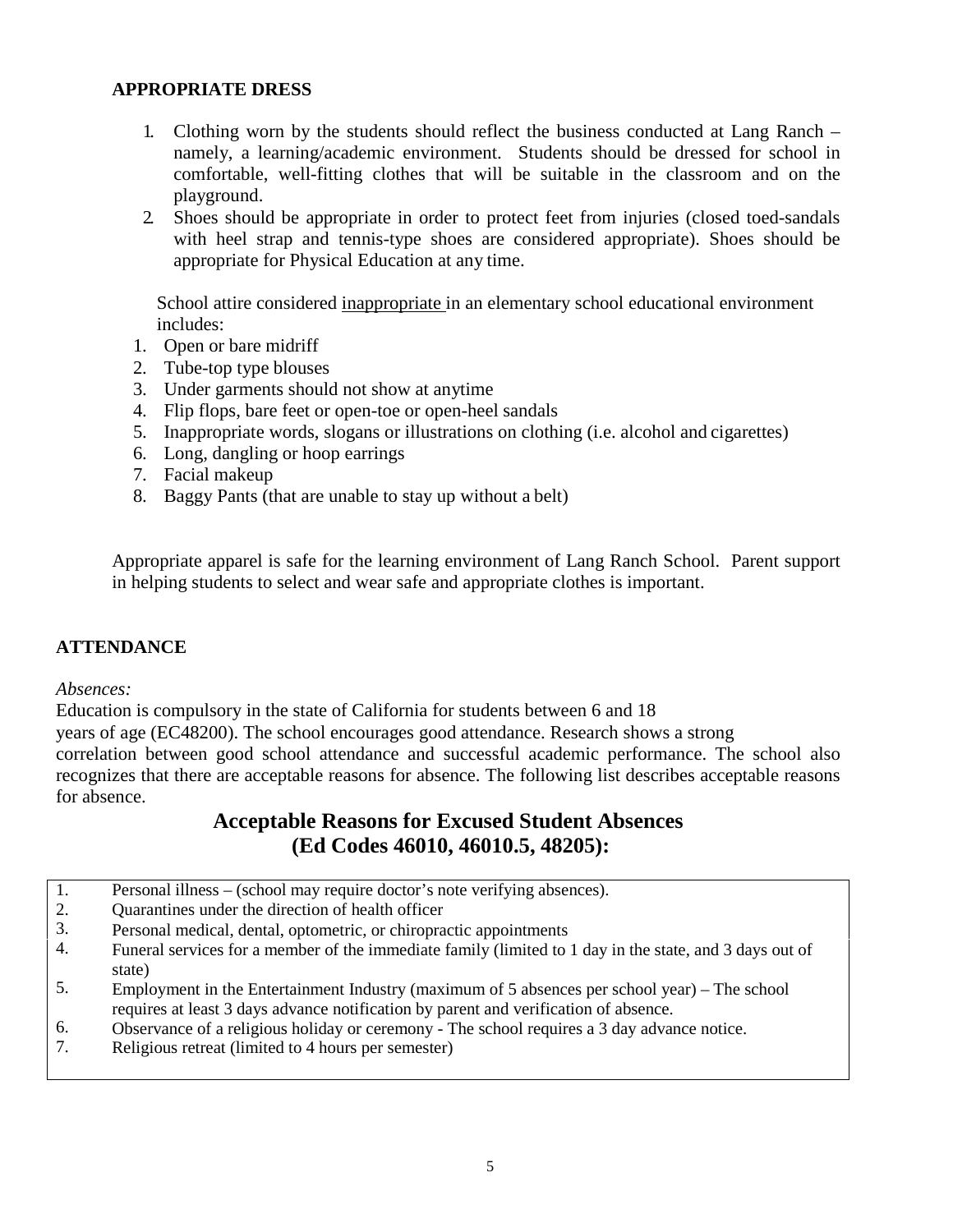#### **Truancies and Unexcused Absences**

Truancy is defined as: EC48260. (a) *Any pupil subject to compulsory full-time education or to compulsory continuation education who is absent from school without valid excuse three full days in one school year or tardy or absent for more than any 30-minute period during the school day without a valid excuse on three occasions in one school year, or any combination thereof, is a truant and shall be reported to the attendance supervisor or to the superintendent of the school district.*

For absences of five days or more (not including school holidays), please check with the office if you are interested in the Independent Study Program. Prolonged absences due to a chronic illness or injury may require home teaching. Contact the Lang Ranch School office for information.

A phone call by a parent or guardian is required on the day of your child's absence. **Please call the attendance line before 9:00 a.m.** At that time, you should inform the office why your child is not at school. You may request homework for your child that can be picked up at the office after school. It is important that we account for every child, and this telephone system has been developed for the health and safety of your children. Please indicate student's name, who is calling, classroom, and reason for absence. To report an absence, call the school at **805-241-4417 and dial 1 for Absence Reporting Line**.

#### *Tardiness:*

School begins at 8:25. There is a warning bell at 8:22. All students should be on campus by the warning bell. Only tardiness due to illness or doctor or dental appointments is excused. **Late students (arriving after 8:25 AM) must report to the office to obtain admittance to class.** Students who enter the classroom late disrupt the learning environment for others as well as themselves. Students are encouraged to make every effort to be on time. Habitual tardiness in excess of 30 minutes is subject to the process and procedure listed below

The School Attendance Review Board is comprised of school officials, a police officer, a social worker and a county Deputy District Attorney. The role of SARB is to support students and families in maintaining good school attendance.

The Conejo Valley Unified School District provides an Independent Study Program through the school for students to earn attendance credit outside the school setting. This program allows families to travel anywhere between 5 to 10 consecutive days during the school year. The forms are available in the Health Office and are to be completed one week prior to the start of the contract.

#### **BICYCLES/SCOOTERS**

Students in Grades 3-5 are permitted to ride their bicycles to school. Students riding their bike to school must wear a helmet in accordance with state law.

Locks must be used on all bicycles brought to school. All bicycles must be parked and locked in the area provided for bicycle parking. It is suggested that all children be provided with the dual "chain and combination" type lock available in most stores. Two bikes CANNOT be locked together. Each bicycle must have its own lock. There will be no bike riding to school for Kindergartners, first and second graders.

Children unable to accept the responsibility of riding their bicycles to school, which include daily locking, will lose this privilege.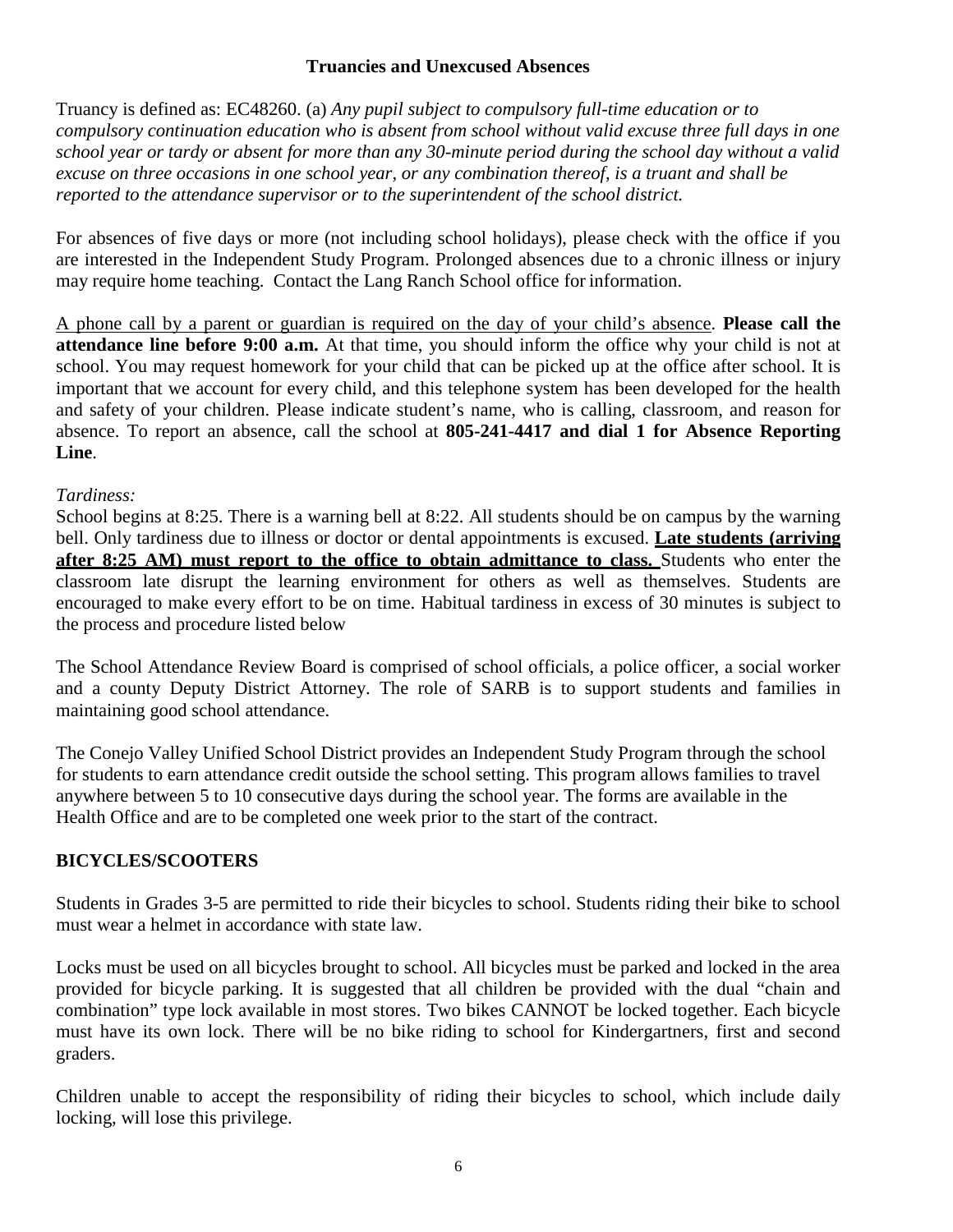#### **DISCIPLINE**

Lang Ranch believes in positive reinforcement to support proper behavior in the school setting. In addition, the school maintains high standards of student conduct in all areas of the campus. Please take a moment to review these standards with your student(s):

#### *STANDARDS OF STUDENT BEHAVIOR:*

The Lang Ranch staff is very sensitive about supplying positive guidelines for our students to follow. In addition to modeling good behaviors and consistent classroom behavior modification programs, Lang Ranch uses character education words to help guide our students in positive decision making.

Students of Lang Ranch School shall be held responsible for complying with the standards of behavior described in this section. These standards are in effect not only while in school, but also on the way to or from school, as well as during all school functions. In general, we ask that students are SAFE, RESPECTFUL, and PREPARED every day.

Students may be suspended from school for the following violations of California educational code:

- Causing, attempting to cause, or threatening to cause physical injury to another person.
- Causing or attempting to cause damage to school property or private property.
- Stealing or attempting to steal school property or private property.
- Possession or use of tobacco, or any products containing tobacco or nicotine products
- Committing an obscene act or engaged in habitual profanity or vulgarity.
- Willfully defying the valid authority of school personnel (campus supervisors, teachers, principal or other school personnel)
- Engaging in an act of bullying

*\**Please refer to the *CVUSD Discipline Policy and Procedures* and the *CVUSD Annual Notice of Rights and Responsibilities* for additional notices of discipline policy. Copies of these notices can be found on both the school and district webpage. Paper copies are available in the school office

In addition, students must abide by the following school site rules:

- Gum chewing is not permitted on campus.
- Rock throwing is prohibited on the school grounds.
- Toys and games from home are not permitted on campus without teacher permission.
- Possession of a knife is prohibited on campus and could lead to an expulsion.
- Tackle-type activities or other rough games may not be played at school.
- Students are not allowed to "play fight".
- Students are not allowed to play games of "tag" or chase.
- Students are to remain in the designated area at lunch. The boundaries are explained to all students.
- Students are to remain on campus at lunch. Only those students with a lunch pass (obtained in the office) may go home to eat. At no time are students permitted to leave campus to eat at local fast food restaurants or friends' homes without their parent present.
- Water toys are prohibited. Students may not bring water toys to school, nor become involved in water fights at school.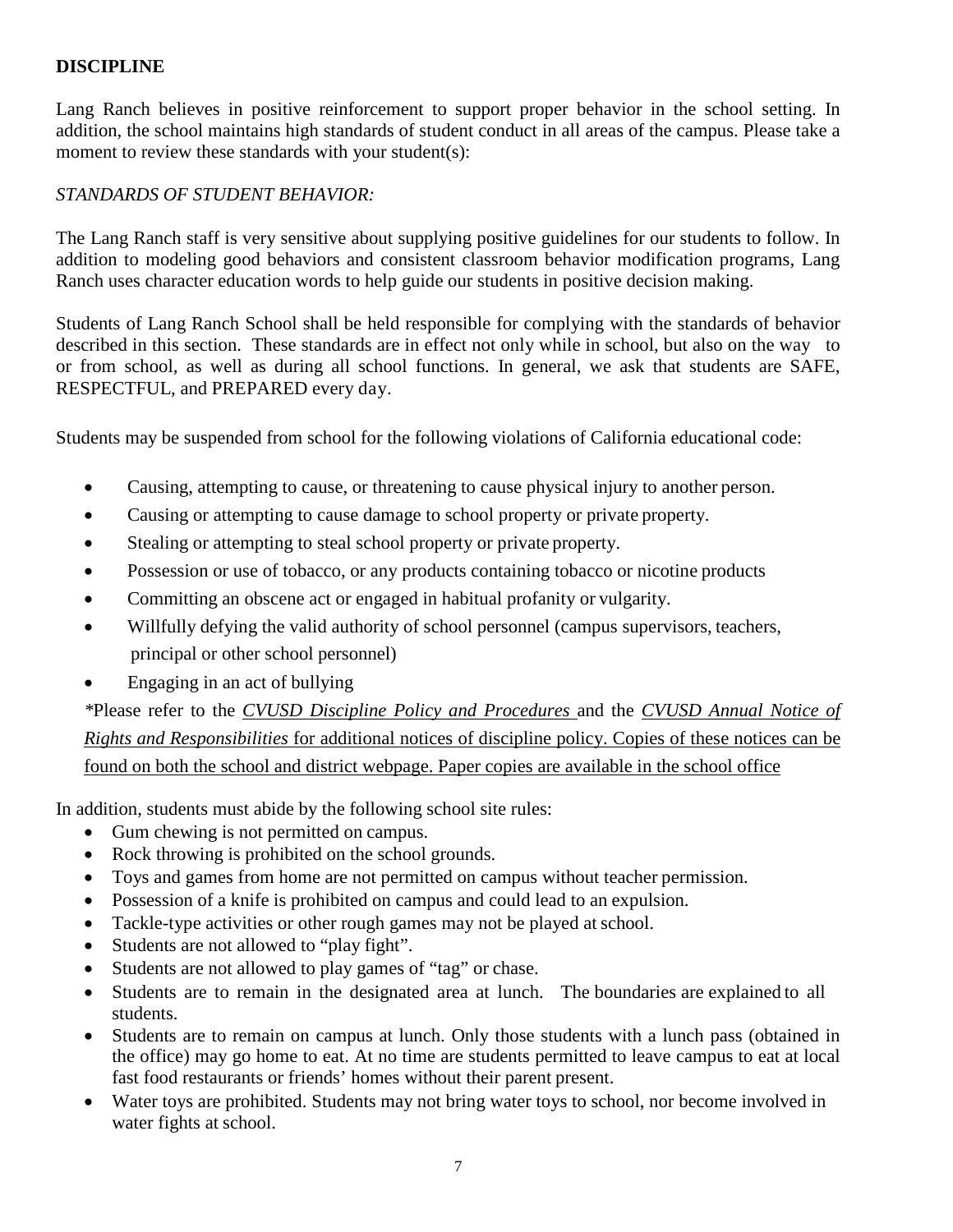- Students must always check in and out through the main office when entering or leaving school at other than the dismissal time.
- Riding bikes on campus and sidewalks prior to school starting and at closing is prohibited.
- No student is allowed to sell anything on campus for personal profit.

Lang Ranch prides itself in excellence. Our young citizens at Lang Ranch are expected to be leaders and role models. Among our guiding principles are: respect, responsibility, self-control, courage, honesty, fairness and cooperation.

#### **DOGS AND CATS**

Dogs and cats are not allowed on the school grounds. Parents are asked to be especially alert that dogs do not follow their children to school. Parents should not bring pets on to campus at drop-off or pick-up times.

#### **ELECTRONIC DEVICES**

Students are allowed to carry cell phones on campus under the following conditions:

- -The device is set to silent mode (vibrate) or turned off.
- -The device is kept out of view of other students.
- -No phone calls or texting allowed during school hours.
- -At no time should the cell phone cause a disruption of school activities.

All other electronic devices (small personal computers, portable electronic devices, notebook computers, smart watches) are based on being authorized by the classroom teacher.

\**For more information on student use of technology and electronic mobile devices, please refer to the Lang Ranch Acceptable Use Policy under the Technology section of this handbook*.

#### **EMERGENCIES**

Emergency situations at Lang Ranch Elementary School are met by the implementation of one of two procedures depending upon the type of emergency.

PLAN ONE: STUDENTS KEPT IN THE CLASSROOMS (LOCKDOWN). In the case of danger on the school yard (wild animals, civil strife, etc.), the students will be kept in the classrooms until the school grounds are safe.

PLAN TWO: STUDENTS EVACUATE BUILDINGS (EARTHQUAKE OR FIRE). Should it become necessary to evacuate, the students will be assembled in our grass area. Students will then receive an emergency wristband with their name and identifying information. Our procedure in such an event will be to allow parents to immediately come onto the school grounds to be with their student(s). Then, the children will be signed out by the supervising teacher in the grass area. The supervising teacher will remove emergency wristband, and the child will be free to go to parent. This system allows parents to rapidly connect with their student(s), while also allowing the school to maintain an organized emergency dismissal procedure to account for all children with an emergency wristband. **All persons picking up children are to obtain release permission from the supervising teacher before removing a child.** It is imperative that it is known who has been released and to whom they have been released. Children will be held until picked up by their parents or other authorized adult.

In situations involving a blackout due to a shortage of electrical power, school will continue as scheduled. The school maintains an emergency backup power generator.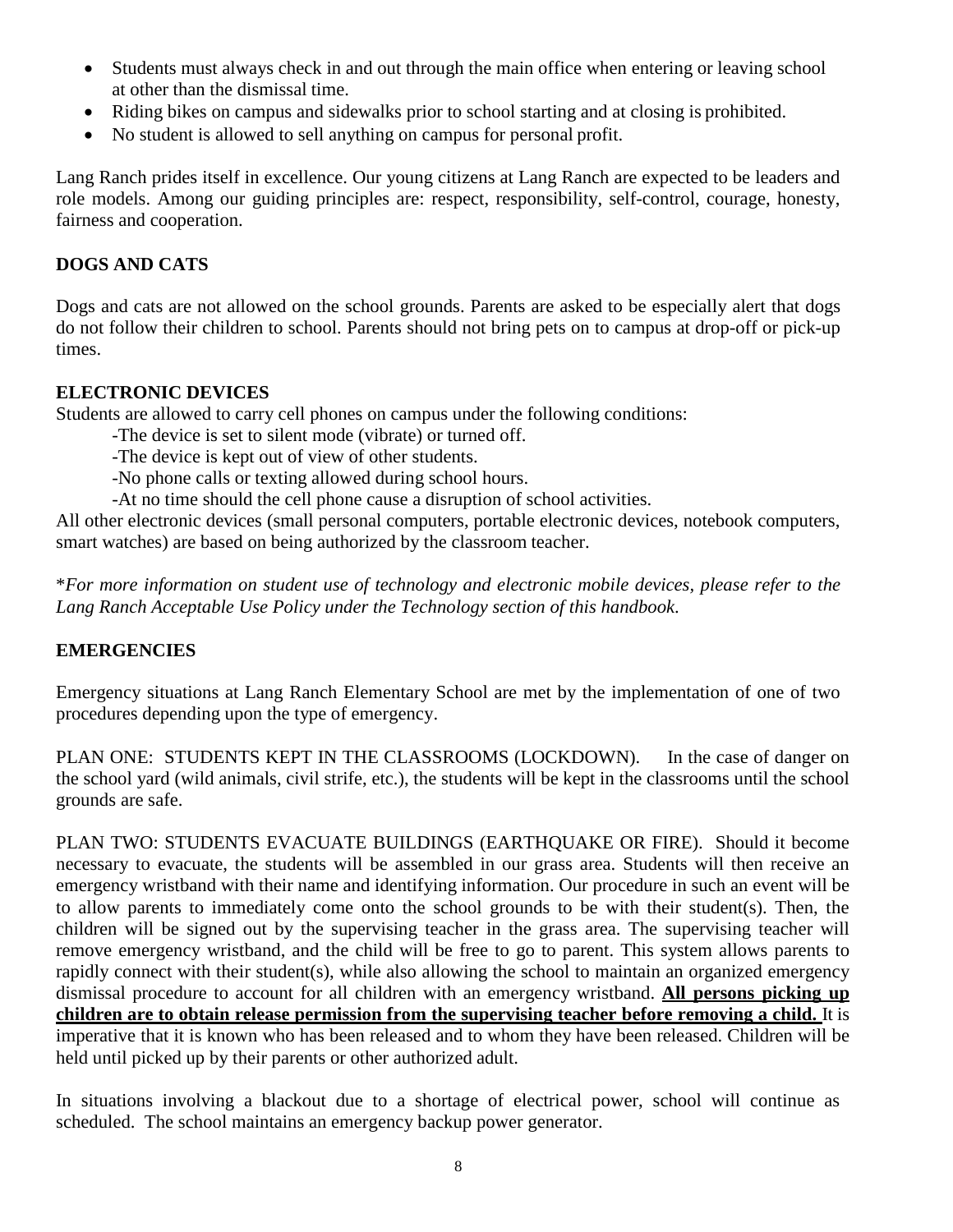#### **DRILLS**

Each semester an earthquake/drop drill is held. Each month there is a fire drill.

#### **EMERGENCY INFORMATION**

NEW PROCEDURE: Typically each year parents are asked to fill out an emergency procedure card at the beginning of each school year. This is no longer the case. Going forward parents are asked to sign into their Parent Portal Account on Q and update their emergency information digitally. The fields are already populated and do not have to be changed, only updates are necessary.

#### **PLEASE KEEP EMERGENCY CONTACTS UP-TO-DATE IN Q**

These contacts are used for release of students if they are sick or injured or in the event of a major disaster such as an earthquake. In Q you will provide a list of names and contact numbers for individuals whom your child may be released to in the event that they will be signed out of school early or for an emergency. We print a copy of the Emergency Card and keep it in the main office, health office and classroom emergency bag. Students will not be allowed to leave with any adult not listed on Q.

#### **FIRST AID – HEALTH SERVICES**

If a student accident occurs, the school is responsible for first aid only. If the injury is of a serious nature, the parent will be notified immediately. In the event of a very serious emergency, paramedics will be called first, and then the parents will be called.

Lang Ranch Elementary School has a health clerk on duty each day for seven hours that is trained in first aid. There are also the services of a school nurse for one day every other week. The nurse is responsible for supervising and aiding the health clerk and available upon request. The nurse is always on call for emergencies.

NOTE: ANY CHILD WHO IS REQUIRED TO TAKE MEDICATION OF ANY KIND INCLUDING OVER THE COUNTER MEDICATION DURING THE SCHOOL DAY MUST BRING THE ITEMS INTO THE OFFICE BEFORE SCHOOL. STATE LAW REQUIRES A FORM MUST BE SIGNED BY THE DOCTOR AND PARENT TO ENABLE THE SCHOOL STAFF TO DISPENSE MEDICATION TO YOUNGSTERS. The medication permission form is available in the school office. The child requiring medication will be excused to come to the office as necessary. One child's medication may be harmful to another, and for this reason, the school cannot allow any type of medication to be kept in desks or carried about on the school grounds.

Students returning to school wearing casts, orthopedic braces, using crutches, etc., must have a note from their doctor specifying that they may return to school. The note must also list any restriction of activities. Students wearing a cast or brace will not be permitted to play on the playground until the cast or brace is removed. Parents also need to complete a Temporary Disability form.

#### **GENERAL EQUIPMENT**

The school furnishes athletic equipment. Balls, bats, or other athletic equipment are not to be brought to school.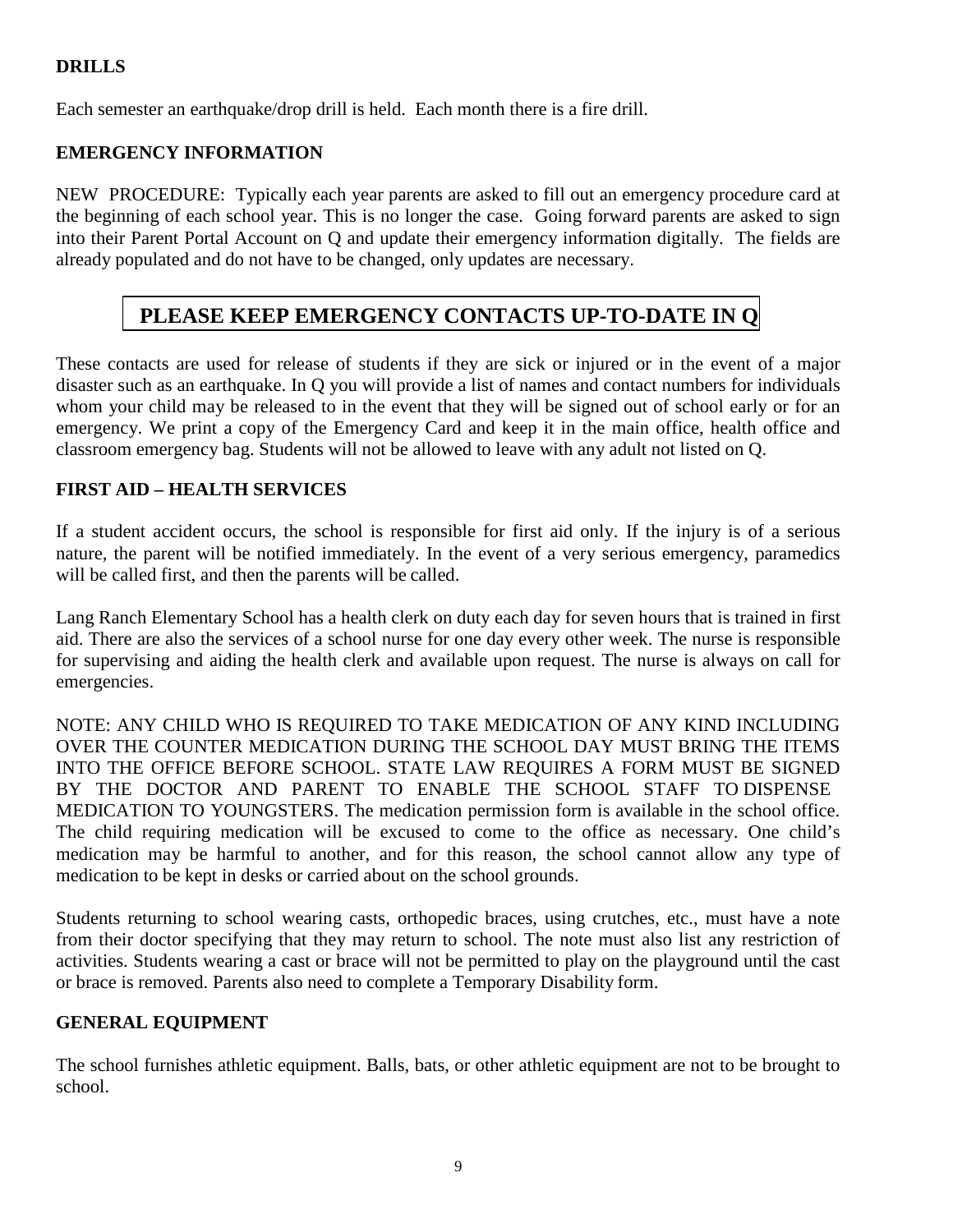#### **GUIDANCE SERVICES**

Lang Ranch utilizes both a Counselor and School Psychologist to support the overall wellness of our students. These staff members are available by teacher referral and through the Student Success Team (SST) process. (See page 14 for a description of the SST process.)

Lang Ranch also has the services of a school counselor two days per week. Referrals to use the counselor's services emanate from a parent and/or teacher request. (See page 15 for a description of counseling services.)

Parenting Skills Seminars and other school-sponsored activities attempt to broaden guidance services for all learners. These events come up each year, so watch your weekly bulletin and mark your calendars.

The Conejo Valley Unified School District maintains a crisis team for any student or community that has undergone a traumatic experience.

#### **HOMEWORK**

The C.V.U.S.D. believes homework is a meaningful extension and reinforcement of skills already taught in school. Completion of homework as assigned develops good habits and an attitude of responsibility.

#### *PARENT'S ROLE:*

The encouragement and support given by the parent(s) are important factors in the eagerness and energy with which a student approaches homework. Some suggestions to help your child are:

- ♦ Take an active interest in what your child is doing;
- ♦ Provide a suitable, well-lighted place conducive to good learning;
- ♦ Make homework a regular part of the daily routine;
- ♦ Give encouragement;
- ♦ Encourage students to seek clarification if assignments are not understood.;
- ♦ Monitor homework so that it is not left until the last minute;

#### *TEACHER'S ROLE:*

All District teachers will communicate to students and parents the classroom homework plan at the beginning of the school year and how homework will be used in determining course grades. Teacher's responsibilities related to homework are:

- ♦ Assign homework that relates to instructional objectives;
- ♦ Provide homework assignments that support and enrich classwork and are meaningful and varied;
- ♦ Clarify homework assignments during class;
- ♦ Design homework to encourage student initiative and responsibility;
- ♦ Evaluate homework assignments;
- ♦ Effectively use the daily assignment notebook in Grades 3-5.

#### *STUDENT'S ROLE:*

Since there is evidence to indicate that homework does make a difference in student achievement, it is important that students perceive homework as valuable. Student responsibilities related to homework are:

- ♦ Complete the homework assigned;
- ♦ Be responsible for returning completed homework on time;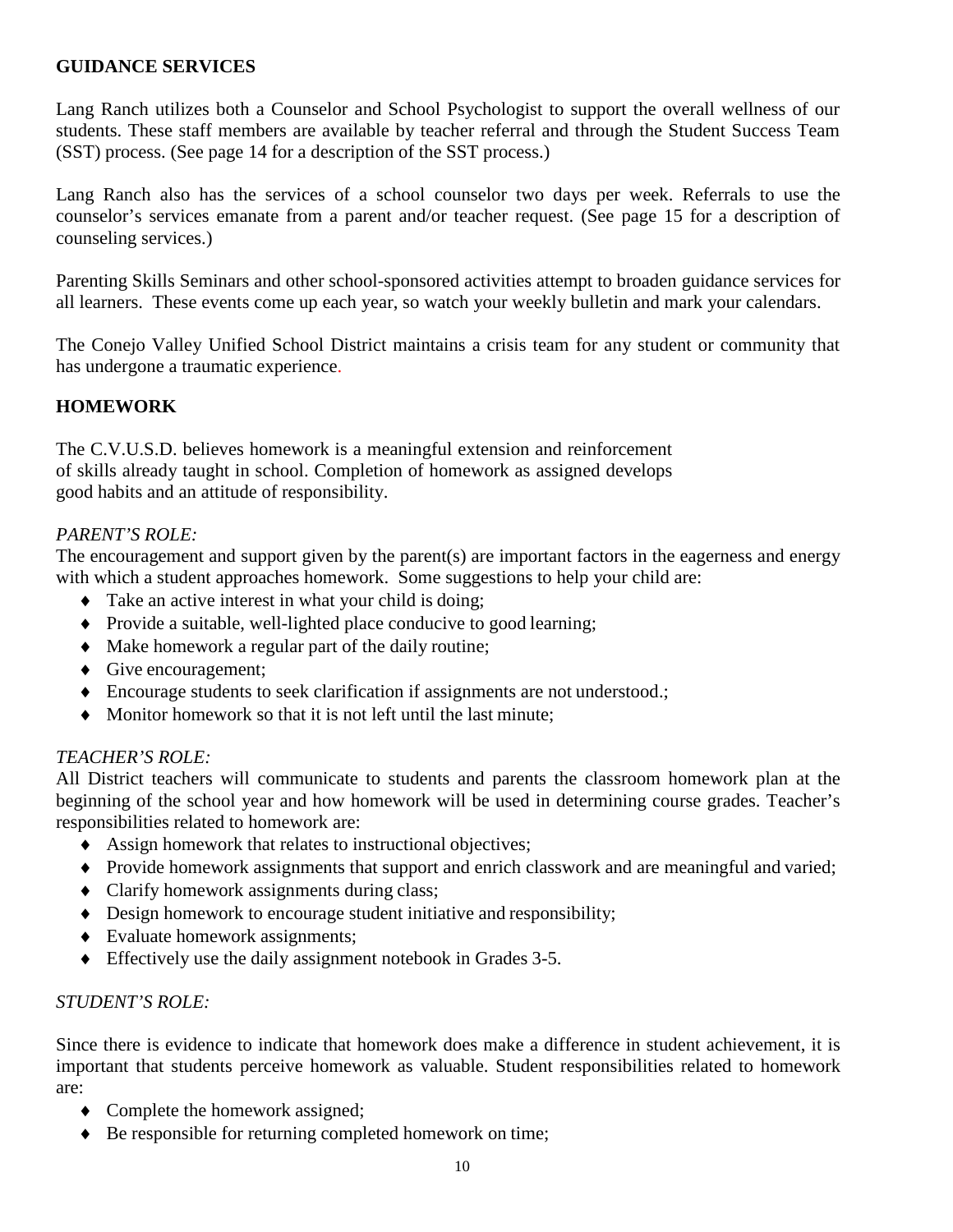- ♦ Make up missed assignments;
- ♦ Study in a regular place and at a time conducive to good learning;
- ♦ Seek individual help or clarification from the teacher when help is needed;
- ♦ Maintain the Daily Assignment notebook in Grades 3-5.

#### *HOMEWORK GUIDELINES:*

- K Homework is assigned on a regular basis (up to approximately 10 minutes daily).
- 1-3 Homework is assigned on a regular basis (approximately 20-30 minutes daily).
- 4-5 Homework is assigned on a regular basis (approximately 40-50 minutes daily).

All students are expected to read 20 minutes five times a week in addition to the above.

#### **INCLEMENT WEATHER INSTRUCTIONS**

Each year we have rains or other inclement weather during school hours. The following regulations will be followed to minimize confusion:

- 1. The children may bring games, puzzles, etc. from home to use during recess on rainy days or inclement weather days only. No electronic games are allowed.
- 2. The cafeteria will be open at 7:55 A.M. on inclement weather days with supervision until students are sent to class at 8:22 A.M..
- 3. Children may NOT play outside if it is raining and should report immediately to their rooms or cafeteria as they arrive at school.
- 4. The children will eat in the cafeteria at lunchtime and then return to their classrooms where they will be supervised by the campus supervisors and classroom teachers on a rainy day lunch schedule.

PARENTS ARE ASKED TO MAKE PICK-UP OR WALK HOME ARRANGEMENTS WITH THEIR CHILD AHEAD OF TIME so that he/she knows automatically what to do on a rainy day. The procedure will avoid children coming to the office after school to use the phone, as well as unnecessary interruptions to classrooms to deliver messages.

#### **INTERRUPTIONS TO THE CLASSROOM**

The school values the close partnership of our community, and we place a priority on clear communication. We also must ensure that our students are in an environment free from distraction and interruption. Teachers will appreciate when you:

- Depart promptly at the start of the day at 8:25 (unless you are a volunteer).
- Refrain from calling the classroom during instructional time (see our bell schedule).
- Leave a message on the classroom voicemail during instructional time (or send an email).
- Set up an appointment to talk outside of instructional time.

Lastly, lunches ARE NOT to be delivered to the student's classroom. Please bring forgotten lunches directly to the office. The children can pick them up in the cafeteria at lunchtime. Please inform your child to check the cafeteria if they discover they have forgotten their lunch.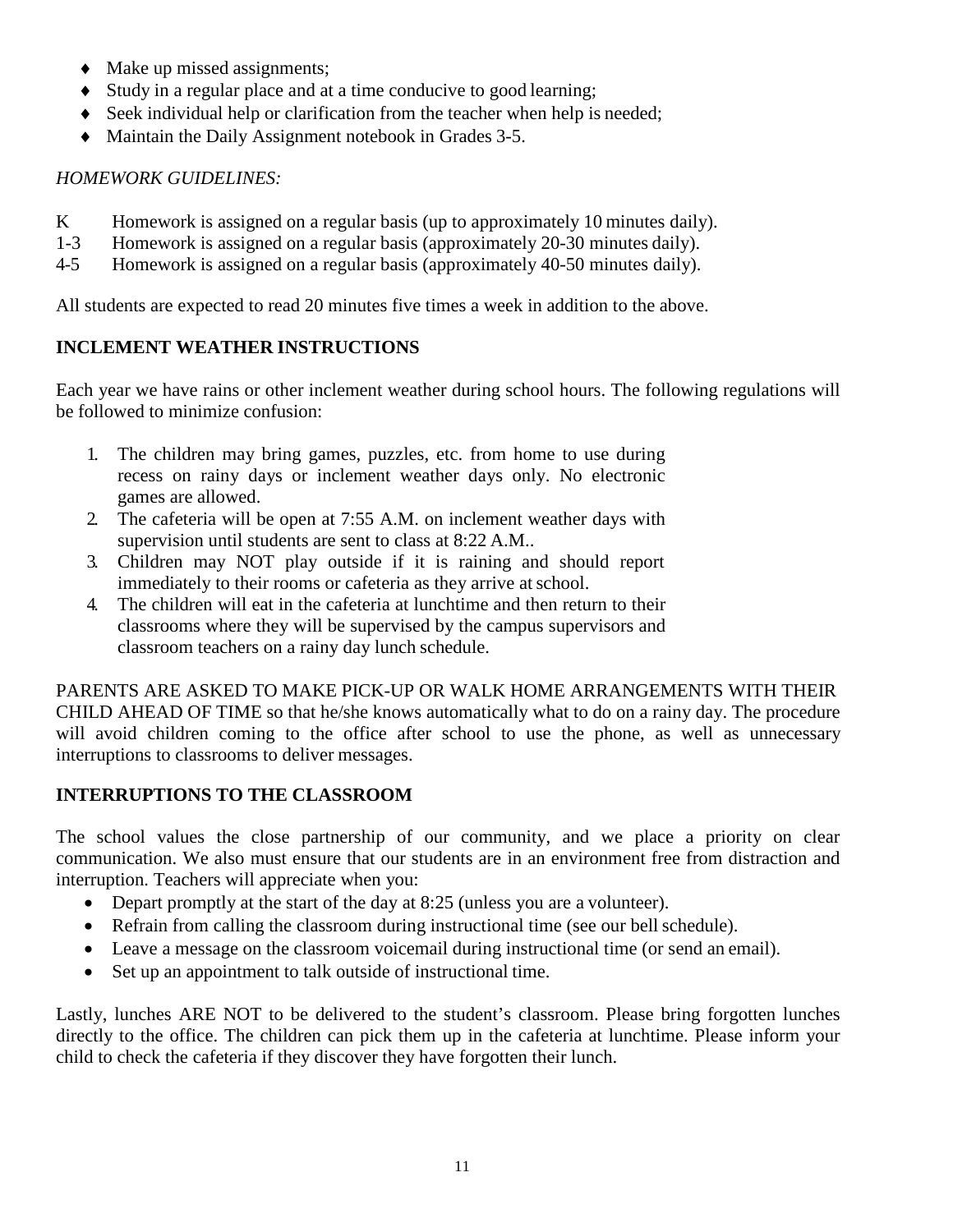#### **LOST AND FOUND**

Students are to be responsible for their belongings. Property should be marked with student's name for identification. Lost and found articles such as clothing or lunch boxes are taken to the lost and found cabinet near the cafeteria. Articles such as money, watches, glasses, keys, etc., are taken to the office. Students should check the lost and found cabinet or the office for lost articles. Unclaimed articles are given to charity during the end of each trimester of the school year.

#### **NEWSLETTER/BULLETINS**

The Lang Ranch newsletter is composed of interesting and pertinent school news. The newsletter is designed to create a format for all staff members, the School Site Council and the PTA to communicate all the Lang Ranch happenings. Each issue gives an updated calendar for the coming week. Each Friday, a bulletin from the office will be distributed to each family via email. This newsletter is also available on our web site [at www.langranchelementary.com](http://www.langranchelementary.com/) or a hard copy upon request. For major events or emergencies, we use an automated phone system. During any school emergency, this automated phone system will go into effect.

#### **PARENT CONCERNS – "WHOM DO I CONTACT?"**

Parents often have questions concerning specific pupil progress, home study and other concerns centering on pupil attentiveness within the instructional area. THESE PARENTAL CONCERNS SHOULD BE INITIALLY DIRECTED TO THE TEACHER WHO IS REPSONSIBLE FOR THE CHILD.

District policy sets forth the following guidelines for clarifying parent concerns:

- STEP 1: A conference shall be held between the teacher and the concerned party. In the majority of instances, this conference answers or adjusts the problem toward a positive solution. Initial discussions are effectively handled at this level. Parents starting at Step 2 will be referred to Step 1. At all times, the office manager asks the reason for an appointment with the Principal. By following this procedure, the office manager is able to save parent's time while solving a concern effectively.
- STEP 2: If the parent concern is not resolved, a second conference will be scheduled between the concerned party, the teacher, and the Principal. Additional steps may be utilized when necessary.

#### **PARENT TEACHER ASSOCIATION (PTA)**

The Lang Ranch PTA is a viable, positive, and supportive organization. This association provides for the definite needs of your students through finances, communications and support! For further information, please refer to the Lang Ranch PTA website at [www.langranchpta.org.](http://www.langranchpta.org/)

The PTA strives to bring a closer relationship between parents and teachers, while at the same time providing extra activities for the students and their families. Through various fundraisers during the year, we are able to provide the school with materials and equipment to enhance the educational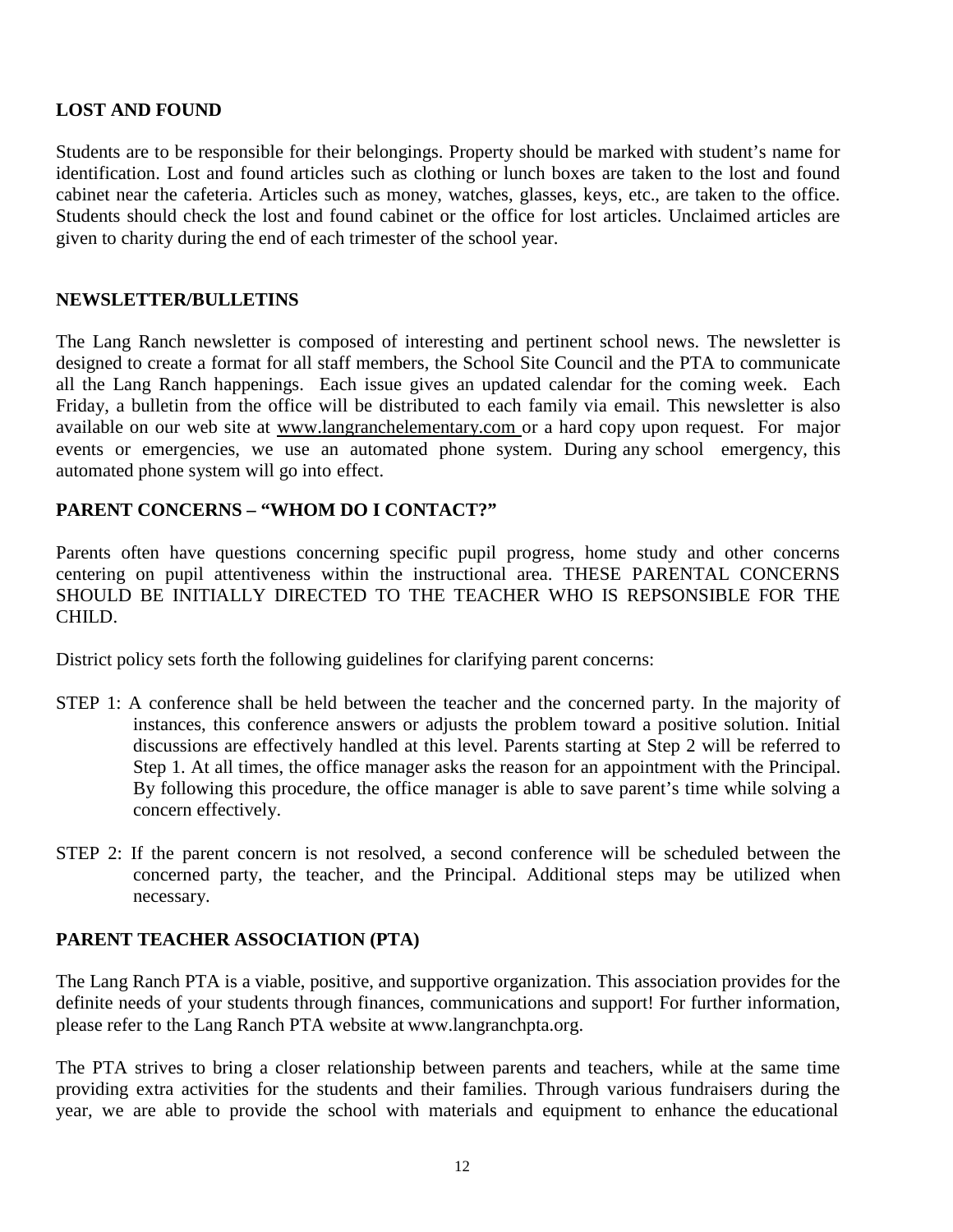program. All parents are invited to become members of the Lang Ranch PTA. Your active involvement really supports the Wrangler school spirit.

#### **PARENT VOLUNTEERS**

Parents who are willing to become volunteers help the students more fully realize their potential. Volunteers enrich the educational program tremendously by their services in the classrooms, the library, the office and elsewhere in the school. Volunteers make it possible for teachers to be more effective in meeting the needs of all of the children.

As a volunteer you relieve the professional staff of non-teaching duties, provide needed services to individual students, work with small groups on reinforcement experiences and build better community understanding and support for school needs.

All parent volunteers must complete an application, confidentiality agreement, be cleared for tuberculosis and provide a copy of your state issued ID.

As a volunteer, please remember:

- ♦ You have the respect and gratitude of school personnel.
- ♦ When arriving, sign in and pick up a volunteer badge in the office. Please return the badge and sign out when you leave. (The PTA can provide badges for regular volunteers.)
- ♦ The teacher is in charge of the classroom; it is important to follow the teacher's directions exactly.
- ♦ Be flexible don't be afraid to admit mistakes (no one is perfect and students are delighted with this honesty) when students have the opportunity to become a teacher to you, it creates an opportunity for the two of you to learn together.
- ♦ Be patient remember that students and teachers are human, they will have good days as well as bad.
- ♦ Please do not bring other children be aware that we have no child care for preschool age children.
- ♦ If you are unable to attend the prearranged work period, please contact the teacher. We count on your dependability.

#### **PARKING LOT**

Parking lot routines and procedures have been established to provide a safe and orderly environment for our school community. These routines and procedures are particularly important during the hightraffic times of morning drop off and afternoon pick up. Your cooperation and adherence to them will contribute to the safety of our campus.

For anyone concerned about a line of cars during pick-up or drop-off, there is little traffic between 7:55 a.m. and 8:15 a.m. In the afternoon, traffic generally clears by 2:45 p.m. Please make sure your student(s) is/are picked up by 2:50 p.m. from the Sandhurst side of the campus. Students who are not picked up then 2:50 will be escorted to a safe waiting location in the school office.

Front of the school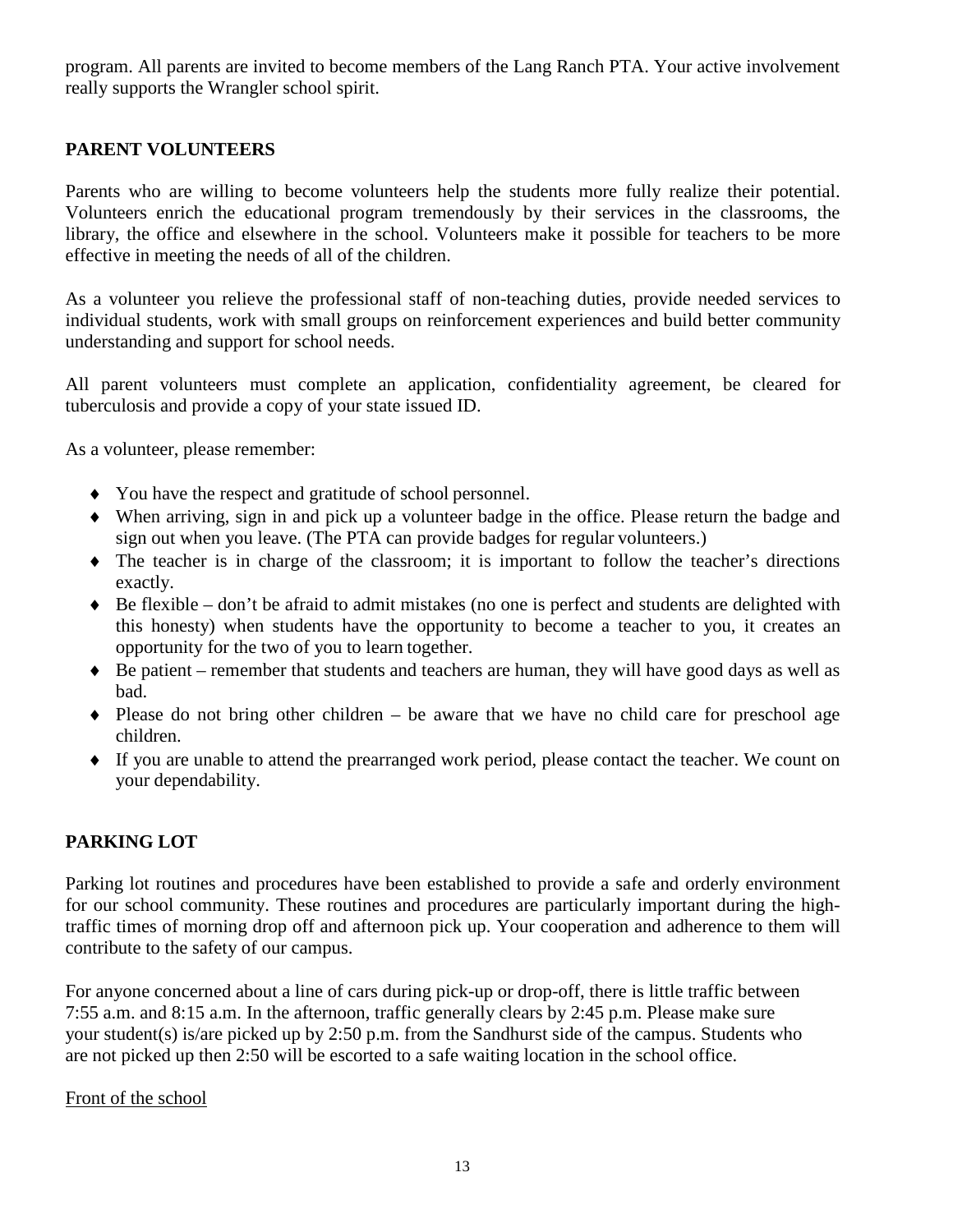Please DO NOT park or drop in yellow curb zone. This lane is for emergency equipment and school buses, vans and shuttles. **Please do not drop off or pick up students from the front parking lot on**  Whitechapel. The front office is not designed for foot traffic during these hours. The area must be kept clear before and after school for buses and emergency vehicles. Pull forward to the drop off lane by the lunch tables.

#### West side of the campus

Students may be **picked up or dropped off** in the **Sandhurst** parking lot before and after school. Please pay close attention to the traffic supervisor on duty. Cars should pull as far forward as possible within the pickup/drop off lane. Parents should prepare their children for a speedy drop off and pick up in order to facilitate smooth traffic flow. Parents should not leave their vehicle in this "NO PARKING ZONE". When exiting the lot, turning left is prohibited. Parents that do so are subject to citation by police.

#### East side of the campus

The **Knightsbridge** side of the campus is reserved for students and parents who **drop off in the morning** and **park on the street and walk onto the campus in the afternoon**. In addition, the west side of the street (closest to the campus) is marked as a no parking zone during the morning drop off hour. Parents are therefore allowed to drop off students at the curb on this side of the campus during the morning hours. To do so, parents should turn southbound on Knightsbridge Ave. and pull all the way forward beside the curb (as far as the parking lot exit) to drop off a student. It is important that students are ready to exit the vehicle in order to keep traffic moving. Parents who leave their vehicle in the "No Parking Zone" are subject to citation by police. There is also a drop off lane that travels by the lunch tables and out to Knightsbridge. Access this lane by entering at the front of the school on Whitechapel and pulling all the way forward to the lunch table area.

#### **PLAYGROUND RULES**

#### *Safety Guidelines*

- 1. Do not kick balls on blacktop except in designated areas. (Kick balls on the school grass area only).
- 2. Students should not play games of tag or chase.
- 3. Students are to *walk* on sidewalk, blacktop and all hard surfaces. (We encourage running on the grass area – not sand or blacktop).
- 4. Running or cutting corners across planter areas is not allowed.
- 5. Jump ropes are allowed only in the courtyard. Jump ropes are for jumping only.
- 6. No sand, dirt, stick or rock throwing.
- 7. On windy days, and when the grass is wet, balls will remain on blacktop.
- 8. No rough physical contact.
- 9. Running through games is hazardous and rude please be considerate.
- 10. "Two-touch" football is allowed on the playground grass area. However, football privilege is limited to grades 4 and 5.
- 11. Soccer balls may be used on blacktop when playing 4-square. Soccer, kickball and football games are played on grass areas. The only balls that may be kicked are the footballs, kickballs and soccer balls (and only on the grass). Volleyballs and handballs may not be kicked. Soccer should be played in designated areas.
- 12. Please avoid swinging of backpacks, purses, umbrellas, lunch boxes and clothing on playground.
- 13. Balls may not be bounced against buildings or in the hallways. Handball courts are the only acceptable area to play handball.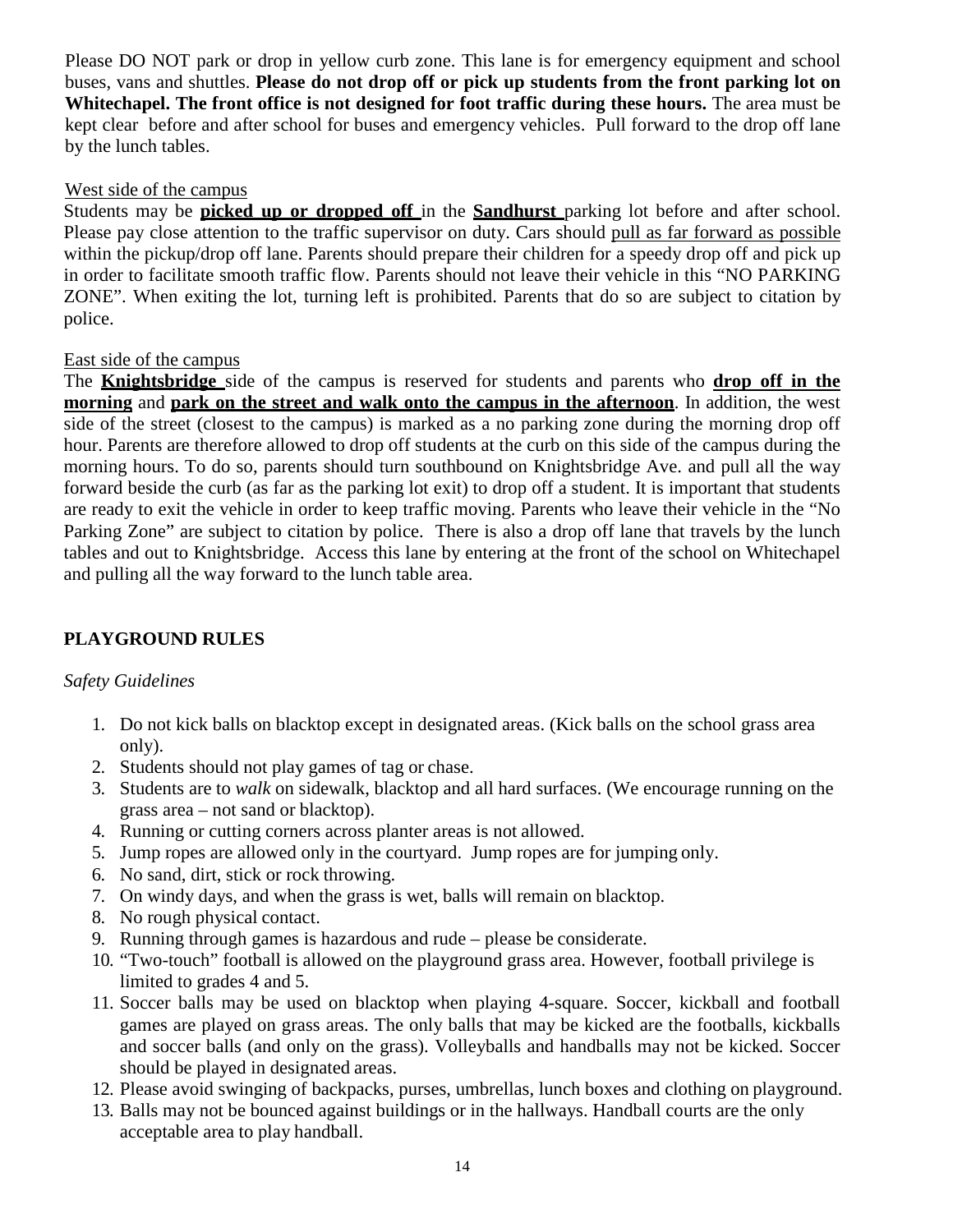- 14. Hardballs are NOT ALLOWED AT SCHOOL.
- 15. Dodgeball is not allowed on the kindergarten play yard.
- 16. End of play procedure:
	- a) Bell rings Students walk back to class.
	- b) Students line up orderly in the designated classroom location before the second bell rings.

#### *Swings:*

- 1. Wait your turn a safe distance in front of swing never behind swing.
- 2. Only one child in a swing
- 3. No pushing other student
- 4. Swing straight no twisting or holding hands
- 5. Swing facing the blacktop only
- 6. If all swings are filled, count to 30 full swings to take turns.
- 7. Dig in sand in area away from swings.
- 8. Do not jump from swings.
- 9. Do not hang upside down.

#### *Slide:*

- 1. Slide from the top of the slide and face forward.
- 2. No pulling anyone or "dogfighting" (grabbing other students on bars)
- 3. No climbing on top and sitting

#### *Horizontal Ladder:*

- 1. For hand walking only
- 2. No sitting on top or hanging upside down
- 3. No jumping bars while traveling across

#### *Parallel Bars:*

- 1. For swinging by hands and twirling around
- 2. No standing on top, "cherry drops", "shooting stars", or jumping
- 3. No pulling anyone or lifting off hands
- 4. No sitting
- 5. Clothing or sweaters may not be tied on the bars.

#### *Picking Fair Teams:*

- 1. Choose two team captains.
- 2. Choose alternately until the game maximum is reached.
- 3. NO STAND-OFFS teams must be even
- 4. If the maximum is not reached, then every time two new players come, one will go on each team.
- 5. Small groups cannot use large areas if a large group wants to use the area (basketball courts, baseball diamonds, and soccer field).

#### *Four Square:*

- 1. No maximum number of players
- 2. The ball must hit inside your square before you hit it in return.
- 3. Majority decides if ball is in or out (or first three in line can decide).
- 4. No catching of the ball
- 5. No "takeovers" (taking and holding the ball)
- 6. No "fists" (hitting ball with closed hand) open hands must be used to hit the ball.
- 7. The ball must hit INSIDE the opponent's square or you are out.
- 8. Serves must be fair.
- 9. No "saves" (someone else playing the ball for you)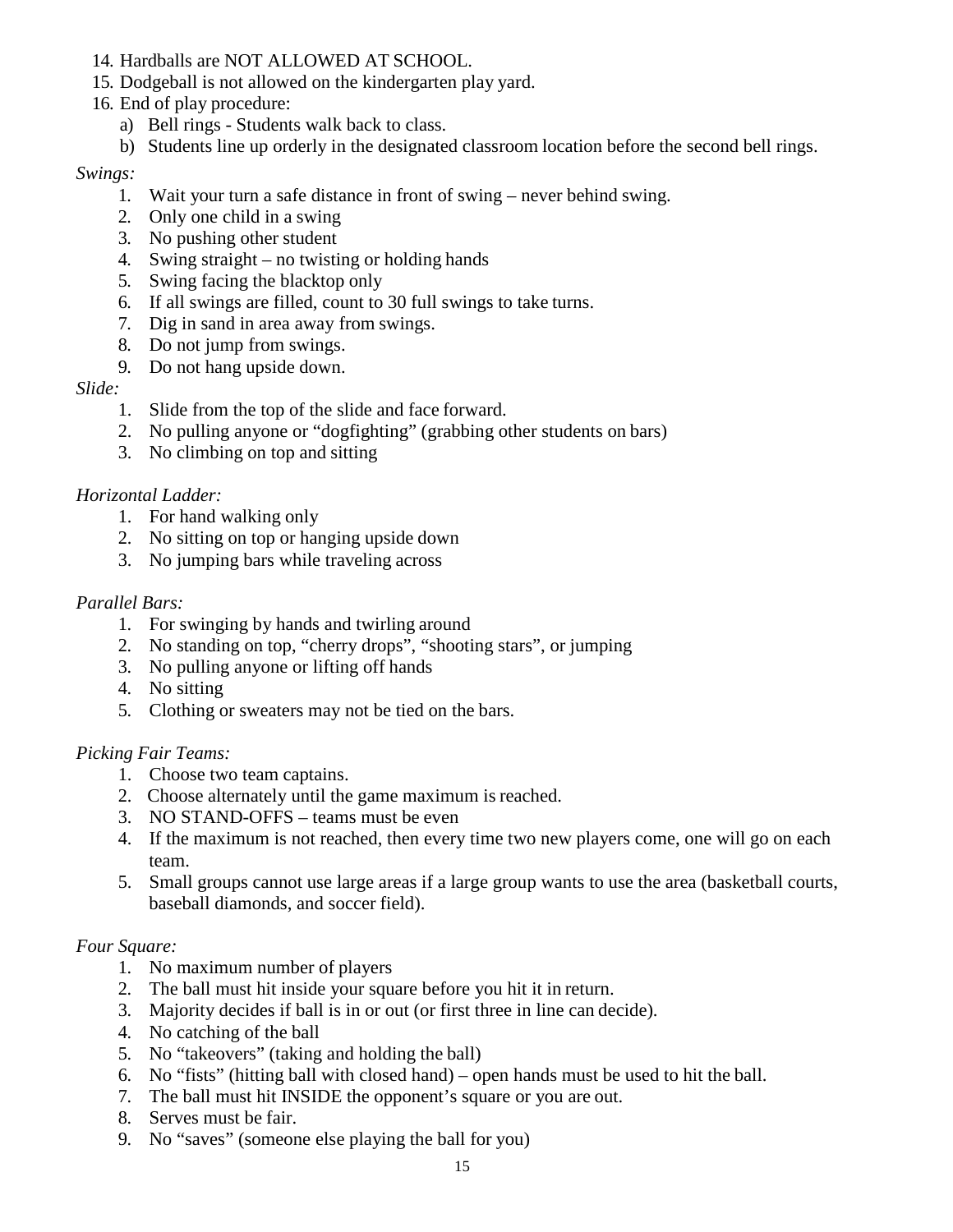- 10. The line of waiting players must be three away from the square.
- 11. No "redo's" (doing the play over again)

#### *Prisoner:*

- 1. Maximum of 12 per team
- 2. No slamming the ball at anyone or OUT
- 3. Maximum of two steps after catching the ball
- 4. If called you are "out" by majority of people present, then you are OUT!

#### *Football: (limited to grades 4 and 5)*

- 1. Fair teams
- 2. Maximum of 15 per team
- 3. Two- touch only NOT TACKLE
- 4. Must be played on the football field
- 5. Count "10 banana" before rushing.

#### *Tetherball:*

- 1. No ropes **you can never touch rope or you are out**.
- 2. No catching of the ball
- 3. One hit per side on each turn around the pole unless it touches the pole/opponent
- 4. You are OUT if you enter the neutral zone.
- 5. No touching of the pole
- 6. No "popcorn" (popping up the ball multiple times)
- 7. No "bottle caps" (grabbing ball on top near the rope attachment)

#### *Kickball:*

- 1. Maximum of 11 per team
- 2. No "bunts" (short hit)
- 3. Fair teams
- 4. Four pitches and you are out
- 5. Usual kickball rules.
- 6. No "sliding" (sliding on the ground into base)
- 7. No "tagging up" (You cannot run on pop fly.)
- 8. No "stealing" (taking a base before ball is pitched)
- 9. No "lead offs" (moving away from base before ball is pitched)
- 10. No tagging the runner (tag only the cone)

#### *Soccer:*

- 1. Maximum of 15 on each team
- 2. Game closed when maximum is reached
- 3. No cleats
- 4. No high kicking
- 5. AYSO rules apply.
- 6. Offside, hands, possession, tripping are only called when there is a referee unless fouling team agrees to foul.

#### *Basketball:*

- 1. Maximum of 5 per team on half court
- 2. Maximum of 7 per team on full court
- 3. No back court press
- 4. Two on a ball or out of bounds > switch off out of bounds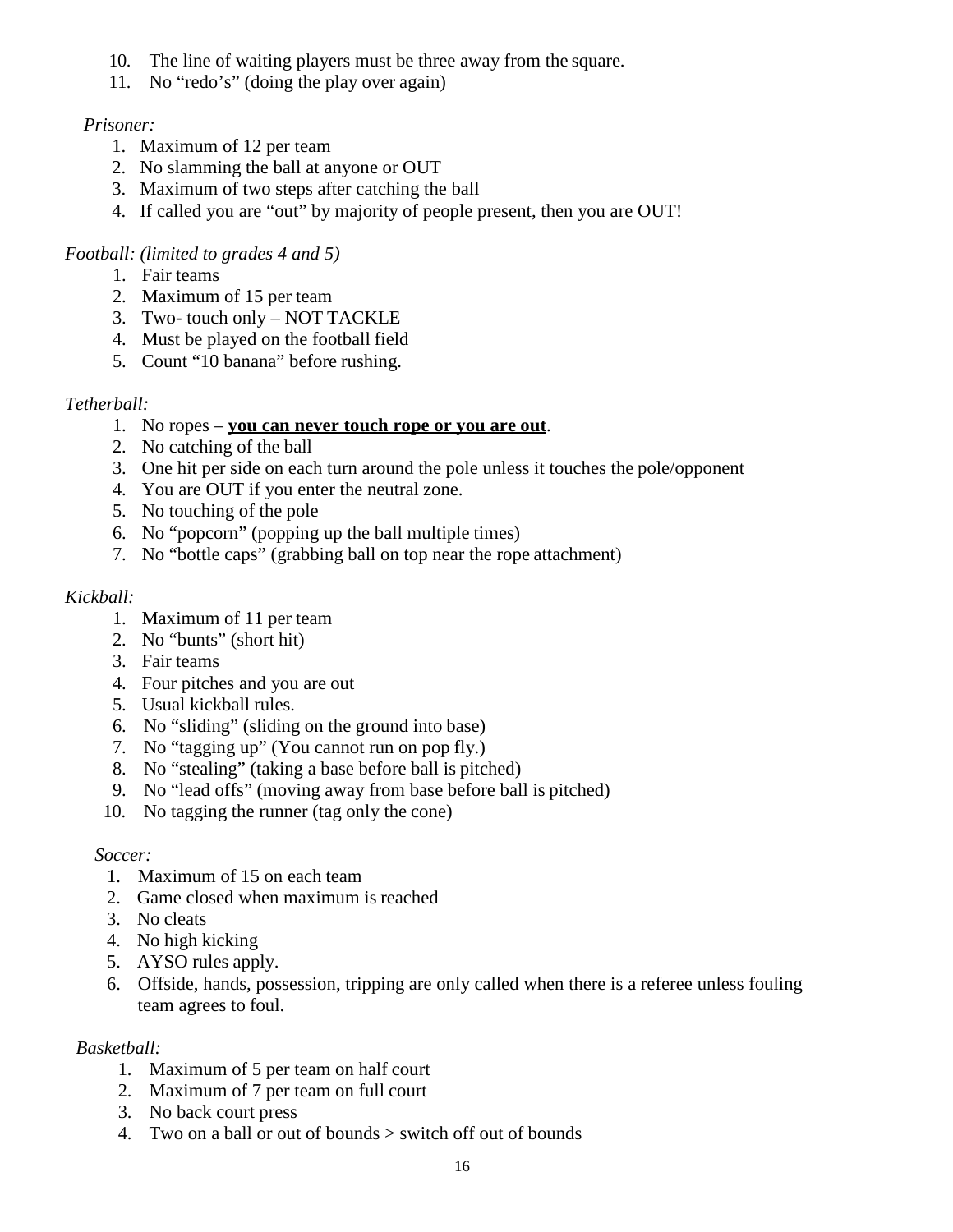- 5. No free throws for fouls
- 6. No hanging on the basketball hoops
- 7. No tripping if deliberate, OUT OF THE GAME.
- 8. "Knockout" is not allowed. Balls cannot be knocked out of hands.

#### *Handball:*

- *1.* No "pops" (hit on bottom of board)
- *2.* No "slicies" (real low hits)
- *3.* Ball must be at least 6" off the ground
- *4.* No "bubble-ups" (hitting more than once quickly against ground)
- *5.* "Babies" (soft hit off the wall) OK
- *6.* Lines are in Any hit outside the line is out.
- *7.* "Overboards" (over the wall) are out
- *8.* No "boardwalks"
- *9.* Majority on court decides If no majority, then you can take the play over.
- *10.* No "rainbows" or "tree tops" (over the top of the wall)
- *11.* No "ghosties" (fake hits)
- *12.* On blacktop = out

#### *Dodgeball*

- 1. No leaning / body contact on wall
- 2. Can't step on / over the center line  $=$  out
- 3. No "headshots" (ball hitting the head) Whoever threw the ball is out.
- 4. Must stay on court You can't dodge ball by going out of court.
- 5. Whoever gets hit with the ball before it touches the ground is out.

*Fireball ("Butts-up" without running to the wall)*

- 1. Ball must hit wall first.
- 2. If you touch ball but fumble, you're out.
- 3. If ball travels beyond court, walk it to the top of the court and then throw.
- 4. You can't get back in. Players are eliminated until there is one winner. Everyone lines up behind winner to start a new game.

#### **RELEASE OF STUDENTS TO PARENTS DURING SCHOOL HOURS**

There may be emergencies during the year when it is necessary for parents to take their children from school for part of the day. When such an emergency arises, the following procedure must be followed:

- 1. The parent or authorized adult must go to the Lang Ranch School office and indicate the name of the child, the room or teacher, and the reason for the student being taken from school. An authorized adult must sign out each child so there is a record of his/her leaving school. A picture identification may be required.
- 2. To minimize disturbance to the educational program, the office manager will make arrangements for releasing a pupil from his/her instructional area. AT NO TIME CAN THE CHILD BE PICKED UP DIRECTLY FROM THE CLASSROOM NOR CAN THE CHILD WAIT OUTSIDE THE CLASS AREA FOR A PARENT TO PICK THE CHILD UP AT A PRE-ARRANGED TIME, OR CAN A CHILD WALK HOME TO MEET THE PARENT.

#### **REPORTS TO PARENTS ON INJURIES**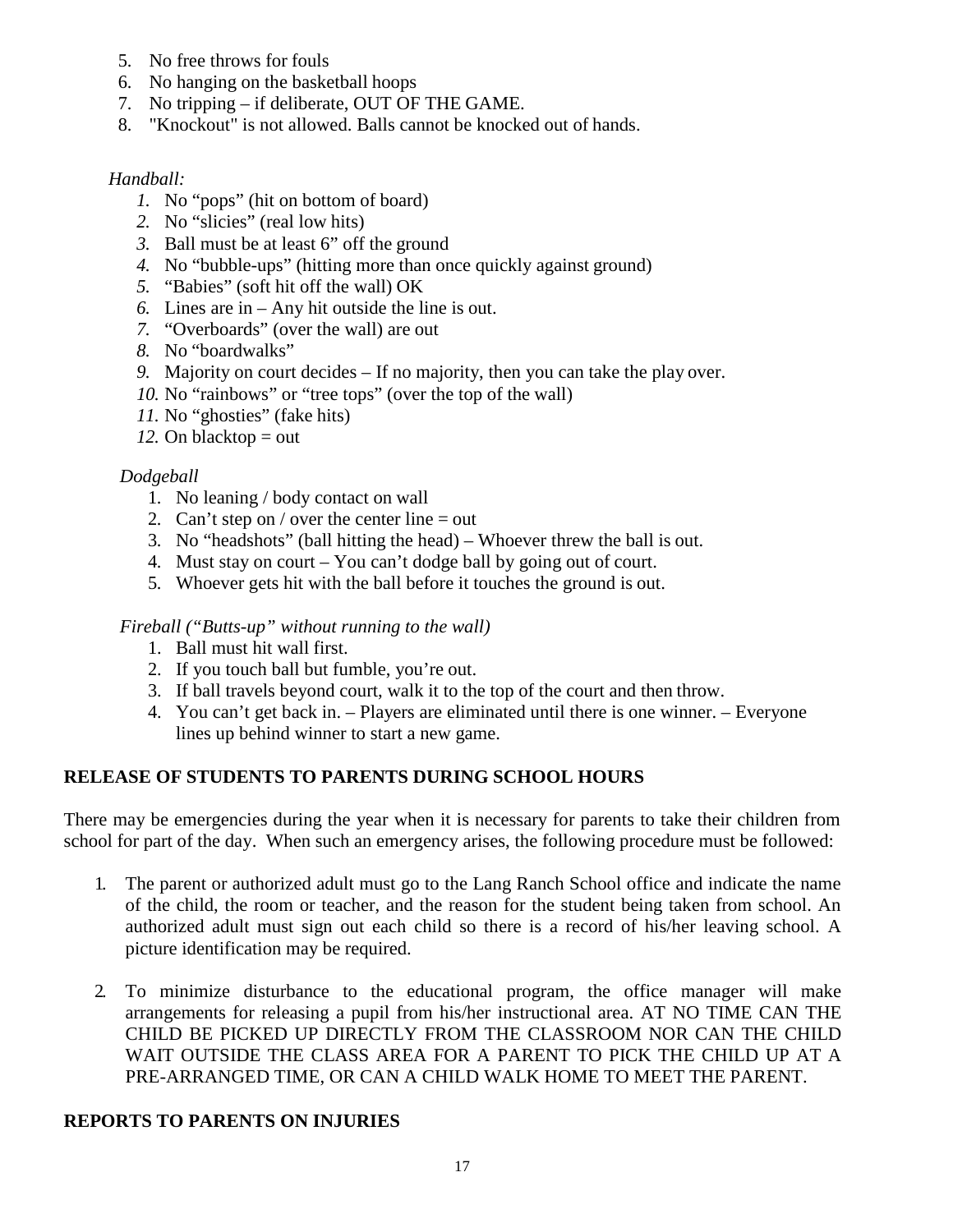It is the policy of Lang Ranch Elementary School to carefully evaluate injuries of a student during the school day. If a child sustains even a minor head injury, parents will be informed by telephone. In all other cases, parents will be informed if necessary.

#### **REPORTING TO PARENTS OF STUDENT PERFORMANCE**

The Lang Ranch School staff will be actively engaged in assessing and reporting your child's progress. Each child receives a report card three (3) times during the school year indicating his/her performance in school. Report cards are distributed in December, March, and June. Progress reports are given midway between each formal reporting period for some students.

The parent or teacher may also initiate a conference as need arises. If you wish to schedule an appointment with the teacher, please send an e-mail or a note with a request for a conference to the teacher. If you wish to discuss your child's academic performance, please make sure to let the teacher know of your concern so that she/he can be prepared for the meeting.

#### **RESTROOMS**

Restrooms are to be kept neat and clean. Students are to conserve water, paper towels and soap. There should be no loitering or playing in the restrooms. All restrooms are completely cleaned once daily. In the bathroom we follow these four words: GO – FLUSH – WASH – LEAVE

#### **ROLLERBLADES, SCOOTERS AND SKATEBOARDS**

Rollerblades are not permitted as a form of transportation to and from school. Skateboards and scooters may be used but follow the same rules as bicycles with locking and safety equipment

#### **SCHOOL PARTIES**

The following excerpts from the CVUSD Student Wellness Policy highlight important points related to school parties:

#### *Events and Celebrations:*

*School events, classroom celebrations, and birthday recognitions that involve food or beverage during the school day shall be limited to no more than two events per class per month. At such events, administrators, teachers and parents are strongly encouraged to choose foods and beverages that support a healthy lifestyle. Non-instructional classroom or school-sponsored food or beverage activities must take place AFTER lunch is served, in order to not interfere with the lunch program.*

#### *Rewards/Incentives*

*Group recognitions using food and beverage are permitted, but these items shall not be used as a reward for individual student performance. CVUSD staff is strongly encouraged to use alternative privileges, teacher recognitions, and non-food items as rewards.*

The school has policy that student birthdays will not be celebrated with food rewards. In addition, the school asks that families refrain from sending other gift items to the school to celebrate student birthdays. The Wellness Policy (listed above) does not allow the staff to celebrate individual birthdays.

We encourage you to adopt a book from the school library in your child's name at birthday time. This will be noted inside the book and the birth of a new book will be made available to all students along with a picture of your child posted in the library.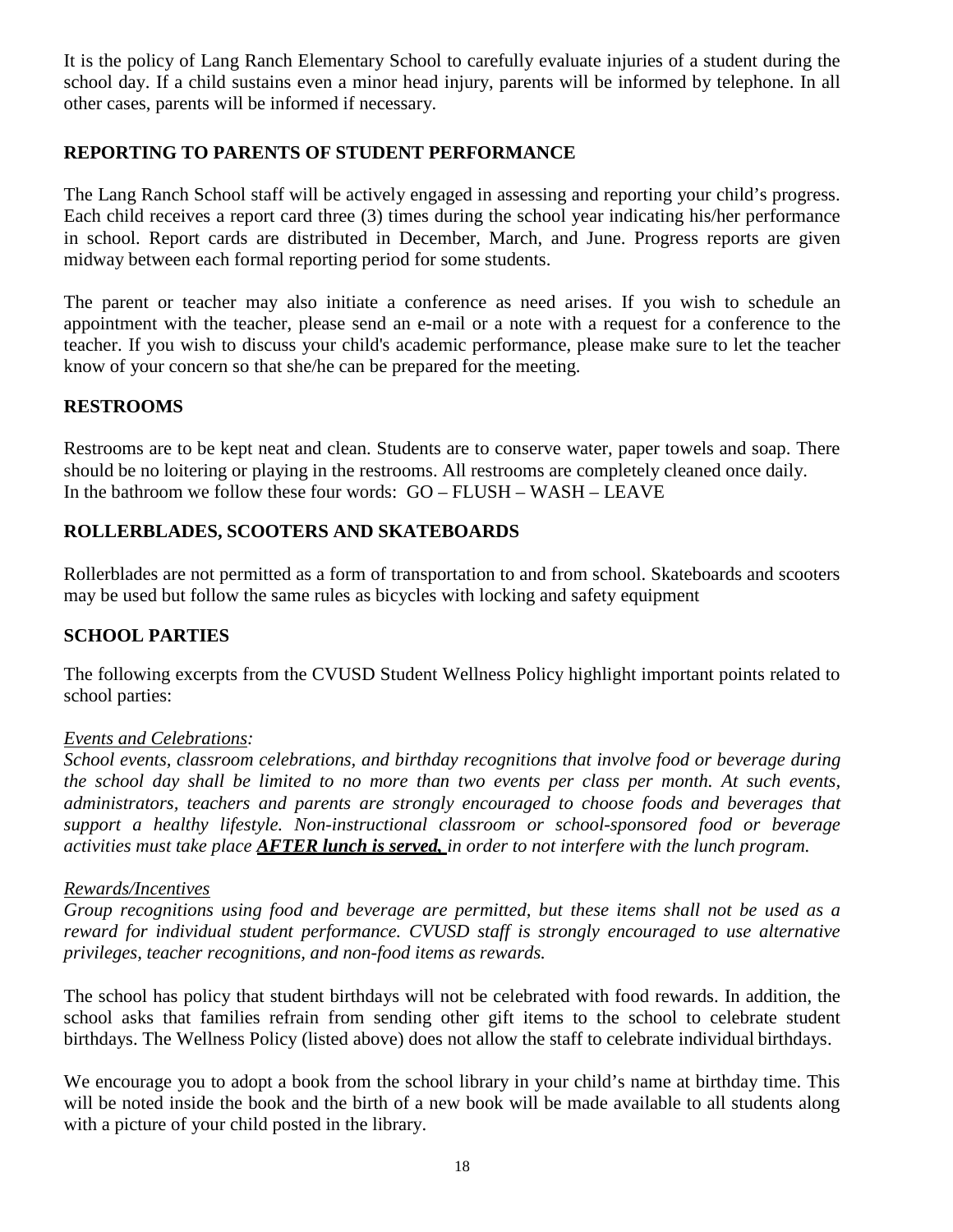#### **SCHOOL PICTURES**

Each year in the fall and spring, the school provides an opportunity for student photographs. At the time of photography, parents may order pictures if they so desire at a cost determined by the participating company.

#### **SCHOOL SITE COUNCIL (SSC)**

Lang Ranch Elementary School has an active School Site Council that meets monthly. The School Site Council is a vital part of our procedure for gaining staff/community input that directly impacts education decision-making. The council membership is composed of parents, community members, as well as school personnel. The School Site Council is advisory in nature. The monthly meetings are open to the public and the dates and times are published in the weekly bulletins.

#### **SCHOOL TELEPHONE – PUPIL USE**

The office phone is for office business. Students often use the phone incorrectly, pressing the wrong buttons and interrupting other phone callers or cutting off calls on hold. Students must have teacher permission for emergency use of classroom phones and may not use the phone for the following purposes:

- ♦ Consistently forgotten homework
- ♦ Consistently forgotten lunch
- ♦ To make after-school arrangements (for rides, for scouts, to go to a friend's house, etc.)
- ♦ Consistently forgotten musical instrument or school supplies, books
- ♦ After having walked to school to let parent know they arrived at school safely
- Student cell phones are not to be used between the hours of 8:25-2:35

#### **STUDENT RECOGNITION AWARDS**

#### *Academic Excellence (grades 3-5)*

This very special award is given at each trimester and at the end of the year to any third, fourth or fifth grader who has received nothing less than a "B" on their report card. A gold seal would indicate straight "A's."

#### *Academic Honor Roll (grades 3-5)*

This award is based on the traditional honor roll system. This award is determined by adding up all letter grades to determine if the student has a "B" average. This could mean that if a student received a "C" in science and an "A" in math he/she would have a "B" average. However, to receive this award there may be no "D's" or "F's."

#### *Effort Honor Roll (grades 3-5)*

This award should make any student or parent's buttons pop. This top level award is given to students when they receive seven or more E's in Effort and Citizenship on their report card. This award verifies that the student who earned this award gives the best effort they have to offer at all times.

All these awards, certificates, and various ways of recognition, provide tools to help us recognize excellence and also provide goals that are attainable for every Lang Ranch student.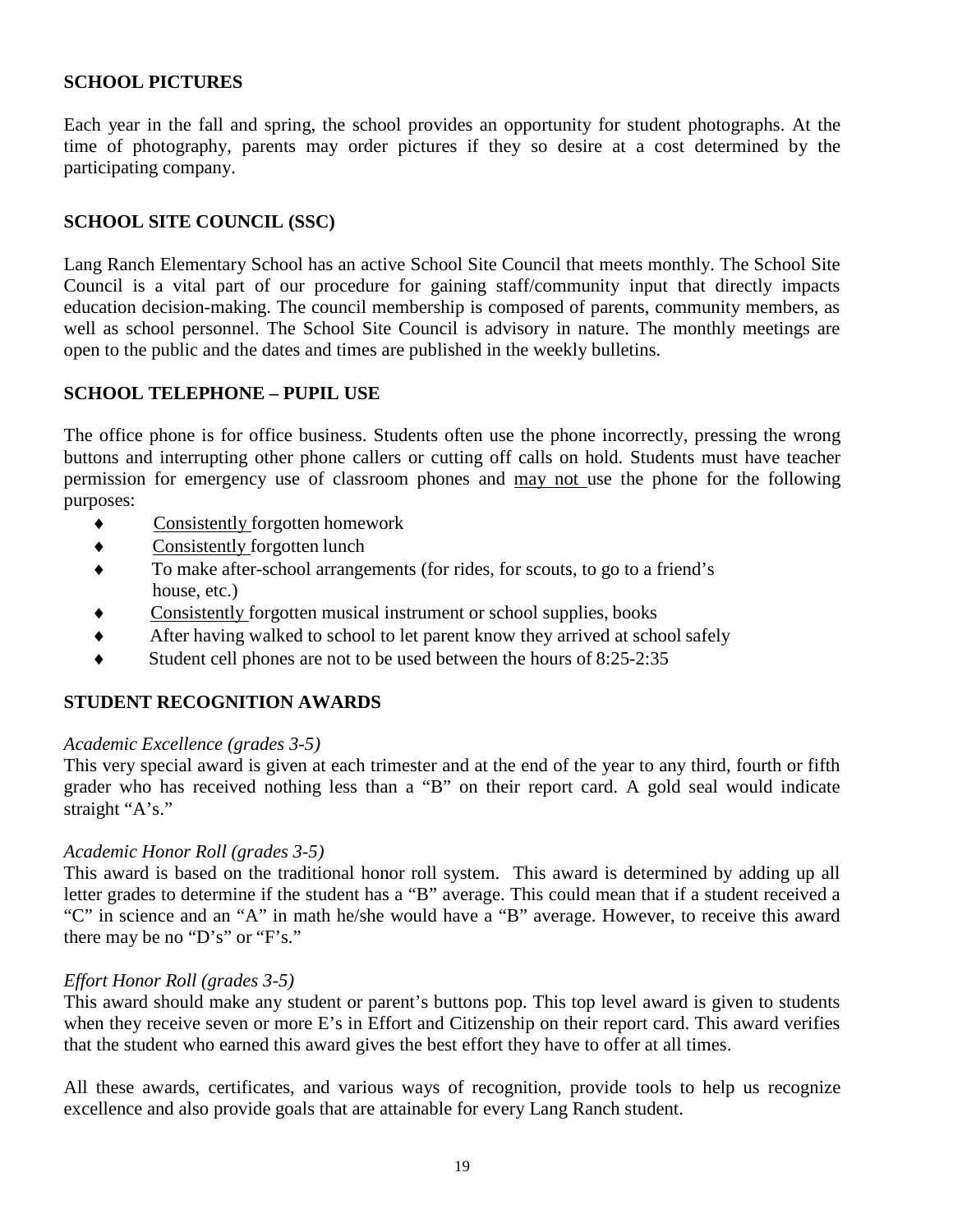As great as these awards are, nothing will ever replace the daily words of encouragement, the pat on the back, or that special smile that lets a student know how much their efforts are appreciated. Research has taught us that for every negative comment a person hears, there must be at least three positive comments given if we wish to keep one's self-esteem bright and shining.

#### **STUDENT SAFETY AND SUPERVISION**

Playground supervision begins at 7:55 a.m. We appreciate parents' assistance in making sure that their children do not arrive on campus prior to this time. Student safety is our primary concern.

Playground supervision is not supplied in the halls on clear weather days. Because of this, students should not be in the rooms or halls during any recess.

There is no playground supervision after school. Students should leave campus for home immediately after school. The school maintains an after-school Child Care program that utilizes the playground outside the school day.

Students may not leave the campus after arrival unless an adult whose name is listed on the emergency card checks them out in person. When parents pick up their child during the school day, they should come to the school office, ask for their child and sign out on the sign-out log.

For the safety of our students, NO ADULT should be on campus without a visitor's badge! Nonstudents are not permitted on campus unless properly cleared though the office.

Children may go home for lunch only with written parental consent. This consent may be by a note to the child's teacher or by marking the space provided on the back of the FAMILY EMERGENCY CARD. Parents should be aware that there are no crossing guard services provided between 8:30 and 2:30. Students need to go to the office and sign out when they leave and sign back in upon returning to the campus so there is a record of leaving / returning to the campus.

#### **SUPPORT AND ENRICHMENT PROGRAMS**

The Lang Ranch staff views a range of possibilities for your youngsters as a means of maximizing their successes in school. The range of supports includes:

- 1. The Learning Center: Lang Ranch is proud of its Special Education program. The majority of students that qualify for special education and live in the Lang Ranch attendance area attend their home school to receive instruction. In the Learning Center, trained teacher(s) and instructional assistant(s) work with Special Day Class students and Resource students. All of these students interact with the Learning Center, and with assistance from the Specific Academic Instruction (SAI) teacher and Learning Center staff, services deemed appropriate by all responsible parties will occur within the regular education setting. The Learning Center's main goal is to provide the least restrictive environment that will foster an atmosphere which will supply social and academic opportunities using all of our resources to meet the goals of each child's Individual Education Plan (IEP).
- 2. The Gifted and Talented Education (GATE) Program is designed for those youngsters who have been identified as "intellectually gifted and/or talented." Students in grade 3 are universally screened, with permission, for eligib8ility for the GATE Program. Students at the primary grade levels are clustered (grouped with a ratio ranging from 1/3 to 1/2) into a particular classroom so that the teacher can meet their needs in concert. At the upper grade levels, each classroom has a cluster of GATE students. The students require specialized instruction to meet their needs. All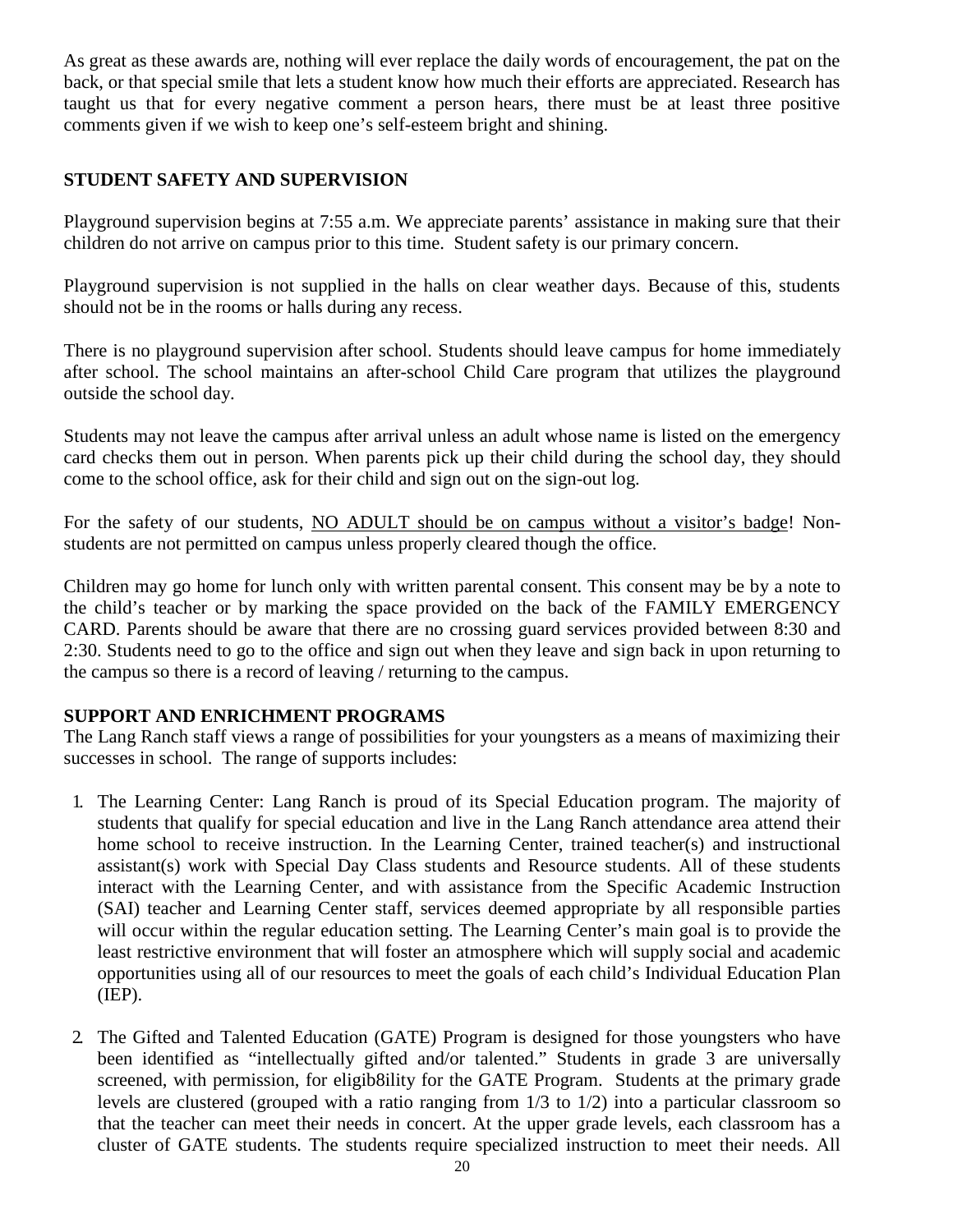classroom teachers are trained to be able to meet those needs. Within Conejo Valley Unified School District, GATE students receive differentiated instruction through the model of Depth and Complexity as described by Dr. Sandra Kaplan.

- 3. Physical Education: Physical Education is a regularly scheduled program which provides each student an opportunity to gain knowledge, coordination, and skills in addition to stressing the notion of getting along with peers and adults. Physical Education is a good participation experience for each learner. Tennis/gym shoes and appropriate clothes are required for physical education. Each classroom at Lang Ranch receives 105 minutes weekly of physical education (in three separate sessions) directed by PE Specialists. One of the many ways that the PTA supports our school is by providing these PE Specialists.
- 4. Art Education: Lang Ranch teachers integrate art experiences throughout the curriculum. Parent volunteers work in conjunction to enhance art experiences at Lang Ranch. In addition, the school provides a Visual and Performing Arts program (VPA) whereby students are taught by specialists in the areas of Music, Dance, and Drama. This program is also supported by the Lang Ranch PTA.
- 5. Vocal Music: All students will receive exposure to the District music program. Children will have an opportunity to sing and learn the basics of vocal music. School chorus opportunities available to all students in Junior Chorus (grades K-2) and a Senior Chorus (grades 3-5). This program is provided for a fee outside the school day.
- 6. Instrumental Music: Lang Ranch students are fortunate to be able to participate in band (grades 4 and 5) or strings (grades 3-5) at school. Lessons are offered on a parent-fee basis. Students involved in the program perform at school and school district functions. Any student participating in the instrumental music group must be prepared to practice their instruments at home and to make up any classroom work missed while they are taking the lessons at school. These music lessons prepare the learner to enter the intermediate school instrumental program above the beginning level.
- 7. Library: The library at Lang Ranch Elementary School provides excellent resources for the young scholar/student. An Instructional Media Technician is on duty daily to assist students and teachers. Lang Ranch's state of the art library uses computers to replace the card catalog and supply a multimedia approach for all ages to access their library and the world around them. We love technology but nothing can beat a good book in the hands of a student. The library (with support from the PTA) maintains a program called Reading Counts, whereby students receive regular comprehension assessments via the computer based upon the specific text they are reading from our library. If you want to know more about our state-of-the-art library and its many resources, see our school web page at [www.langranchelementary.com.](http://www.langranchelementary.com/) Finally, each year we have a reading incentive program with multiple fun events on that theme. It is our collective goal for all students to read 20 minutes each school night and through the summer.
- 8. Volunteer Program: Volunteers provide important support to our daily instructional programs. Volunteers assist in the library, in classrooms, and in the office. This program is coordinated through the PTA and the classroom teachers. If you have a talent you wish to share with us, please contact the PTA or the school office. (See Section on "Volunteers.")
- 9. School Psychologist: The psychologist consults with teachers about children having apparent academic and/or adjustment problems. They are involved in limited counseling, establishing behavior management programs and diagnosing children for possible placement in special programs for the learning or physically handicapped. The school psychologist's services are limited as one psychologist serves Lang Ranch's population two days a week. Questions and concerns focusing on psychologist services should be directed to the principal.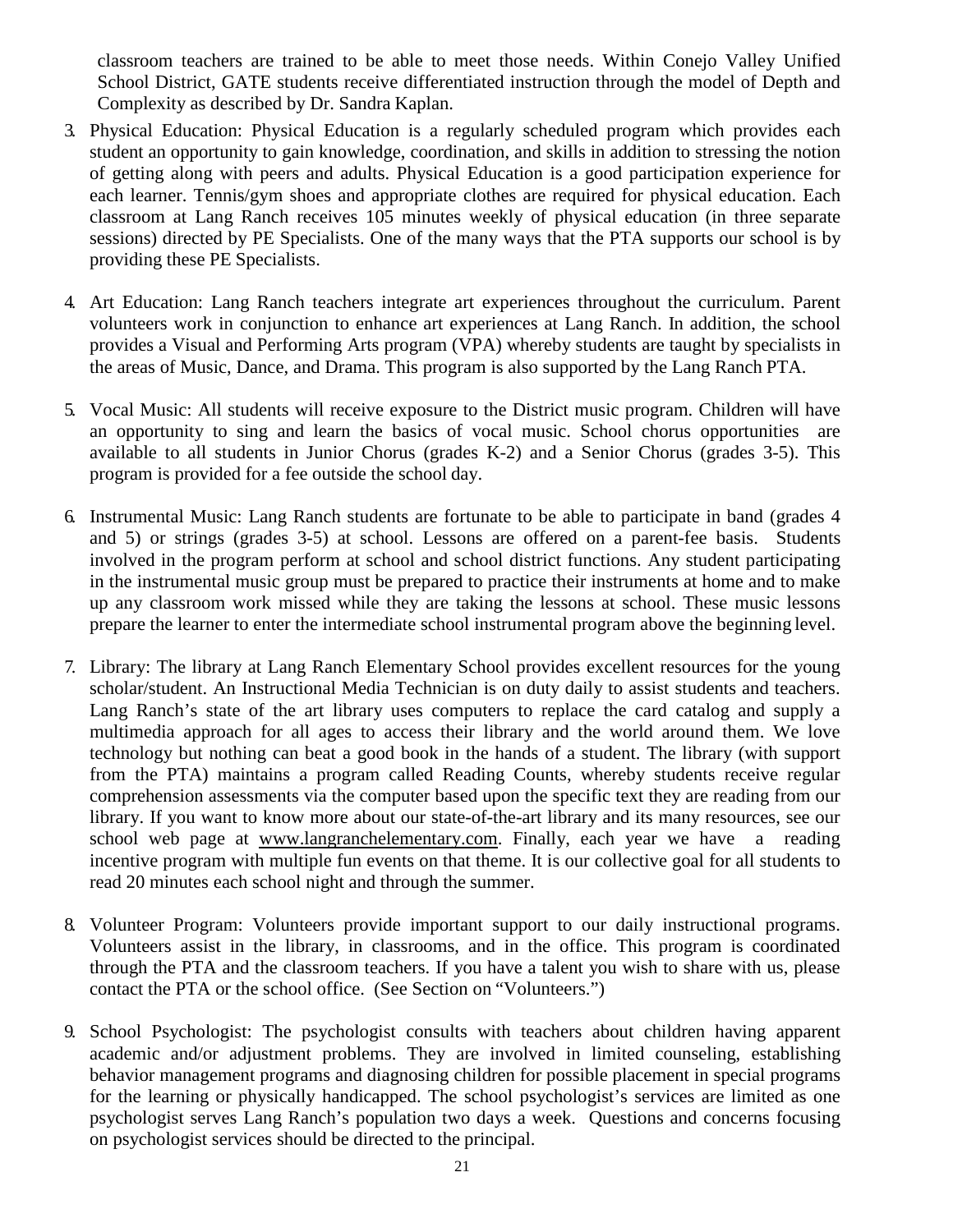10. Student Success Team: The Student Success Team (SST) meets regularly to address concerns within the areas of academics, attendance and behavior. The role of the SST is to build a targeted individual support plan to ensure that learning is maximized. There are three levels of response within the SST process, and each level brings an increasing degree of support. These are the three levels:

Level 1 - Students at this level manifest difficulties within one or more of these areas: academics, attendance and/or behavior. At this level, the parent and teacher work together to create a plan to remediate the concern. Eighty percent of concerns are ameliorated at level one.

Level 2 – Students at this level have participated in level 1 without the concern being resolved. SST level 2 consists of a teacher team working together to create a plan to address the concern. The idea behind a level 2 response is to leverage the resources of a larger group of educators. Ninety-five percent of concerns are resolved upon reaching SST level 2.

Level 3 – Students at this level have participated in level 1 and 2 without the concern being resolved. SST level 3 consists of a structured meeting between home and school with a specialized team of school site personnel.

If you receive an invitation to participate within the SST process, please know that the request is based on the school's understanding of the importance of the home/school partnership. When we sit down within an SST meeting, it is always our goal to *ensure success* for a student.

- 11. Speech Therapist: The speech teacher works with students individually or in small groups. Students identified as needing instruction will receive assistance. Parental concerns or questions regarding speech services should be directed to the speech teacher by phoning the Lang Ranch Elementary School office at 241-4417, ext. 265.
- 12. Counselor: The school maintains a counselor two days per week. The school counselor works mostly with both large and small groups of students. Our Counselor supports the school by training students on how to identify and respond to bullying. In addition, the counselor supports students at the small group and individual level to address particular concerns as they arise. Our counselor is trained to guide students in resolving conflict, making good choices and working through emotional challenges. Visits to the counselor can be requested by staff or parents.
- 13. English Learner (EL) Program: Instruction is provided for students needing support in learning English as a second language. This program is under the direction of the classroom teacher with support from an ELL Facilitator. Language learners are supported in learning English, and their progress is monitored as they work towards native English proficiency. All teachers at Lang Ranch are trained in the support of language learners; however, EL students are clustered (grouped) within a classroom setting at each grade level so that the needs of these students can be met at their instructional level.
- 14. After School Enrichment Programs: Each trimester, the school invites seven or eight specialists or organizations to come to our campus and provide our students with after school enrichment opportunities. Some classes require a minimal lab fee in addition to the initial class fee. Classes that could be planned for the school year may include: dance, mixed media art, wood working, ceramics, martial arts, Lego engineering, visual arts, chorus and various sports. Class availability is based on school community interest. These classes and how to register are listed on the school web page.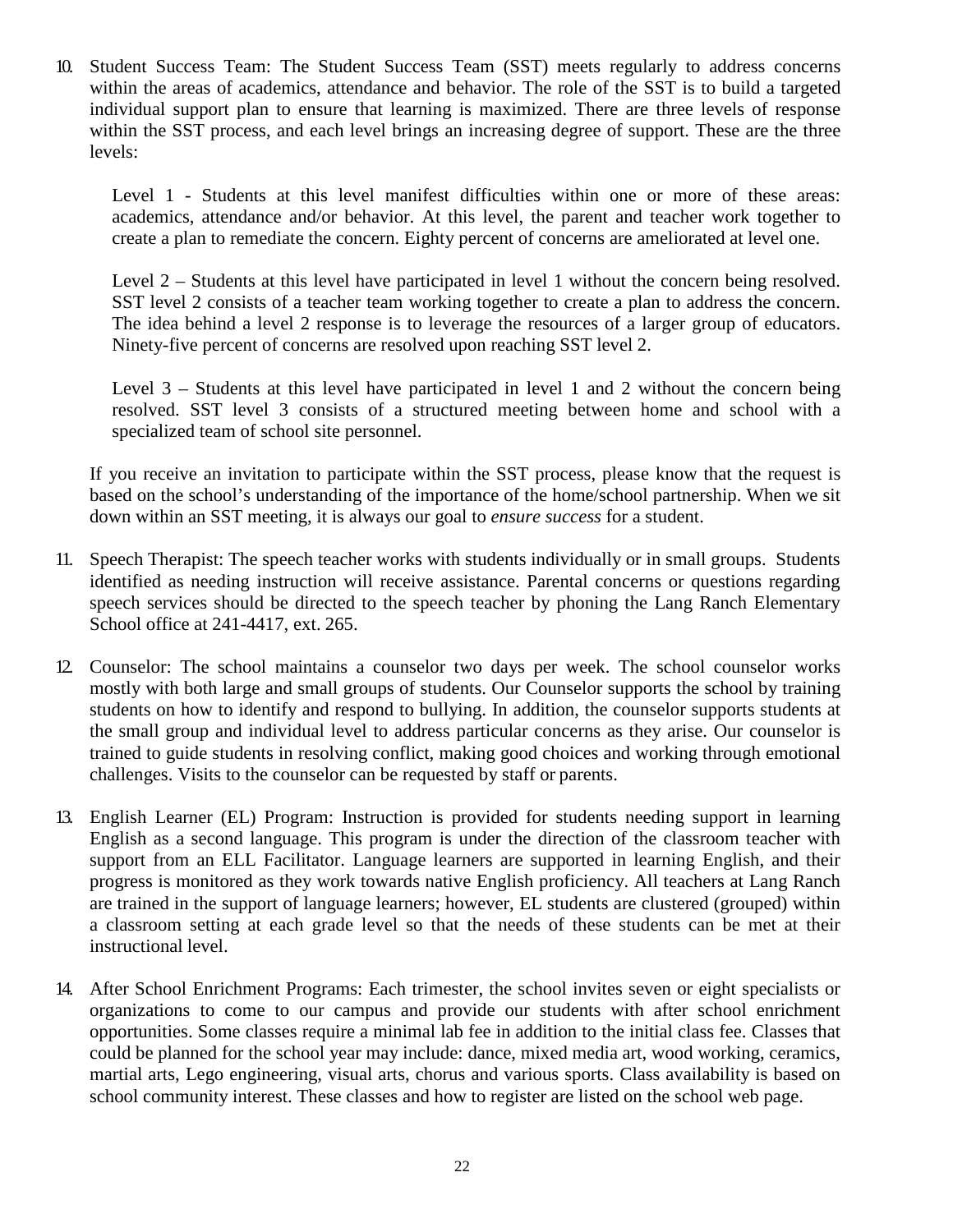- 15. Student Council: Lang Ranch offers a robust Student Council opportunity for our Wranglers who aspire to service and leadership. Officers are elected to conduct meetings and develop leadership in themselves and their peers. Student Council members are selected from Grades 3-5.
- 16. KLRN: Thanks to dedicated teachers, Lang Ranch is able to provide its very own television station. One of its goals for this student-operated weekly station is to have all students see themselves on their own TV station. KLRN broadcasts are seen by students each Friday in the classroom.

#### **TECHNOLOGY USE / ACCEPTABLE USE POLICY**

The following information is the district policy related to student use of technology. Teachers use the policy in teaching students acceptable, safe and responsible use of technology. Though the information is taught in the classroom, it is important for you as a parent to know and understand the policy. It is recommended that you read and review this policy with your child(ren). It is contained here for your reference:

#### **CVUSD Acceptable Use Policy (AUP) - Grades K - 2**

#### WHAT IS THE AUP?

**AUP** are three letters that mean **Acceptable Use Policy**. This is a grown-up phrase. It means a list of rules that we follow when we use computers at school. You and your parents will read these rules together. Then you will know the rules.

The AUP is a **contract**. That means that you and your parents must "**sign**" it or write your name on it. When you sign your name to the contract it means that you agree to follow the rules.

#### WHY DOES MY SCHOOL HAVE AN AUP?

Many children and grown-ups use the school computers and other learning technology or devices. We need to make sure that everyone is happy and safe working on the computers, possibly using iPads and other tools. We need to take care of our computers too, so we need rules to follow.

#### WHY DO I HAVE TO BE VERY CAREFUL TO FOLLOW THE RULES?

Using computers, using technology, and searching about things on the Internet in school is a **privilege.**  This means that my school needs to trust me to follow the rules. I show that I can be trusted by how I behave when I am using a computer. I would also not want to do anything with technology that might be hurtful to others.

#### WHAT HAPPENS IF A STUDENT DOES NOT FOLLOW THE RULES IN THE AUP?

Our school has **"consequences**" or penalties for students who do not follow the computer rules. You can lose your computer **privileges** in school. This means that you may lose the opportunity to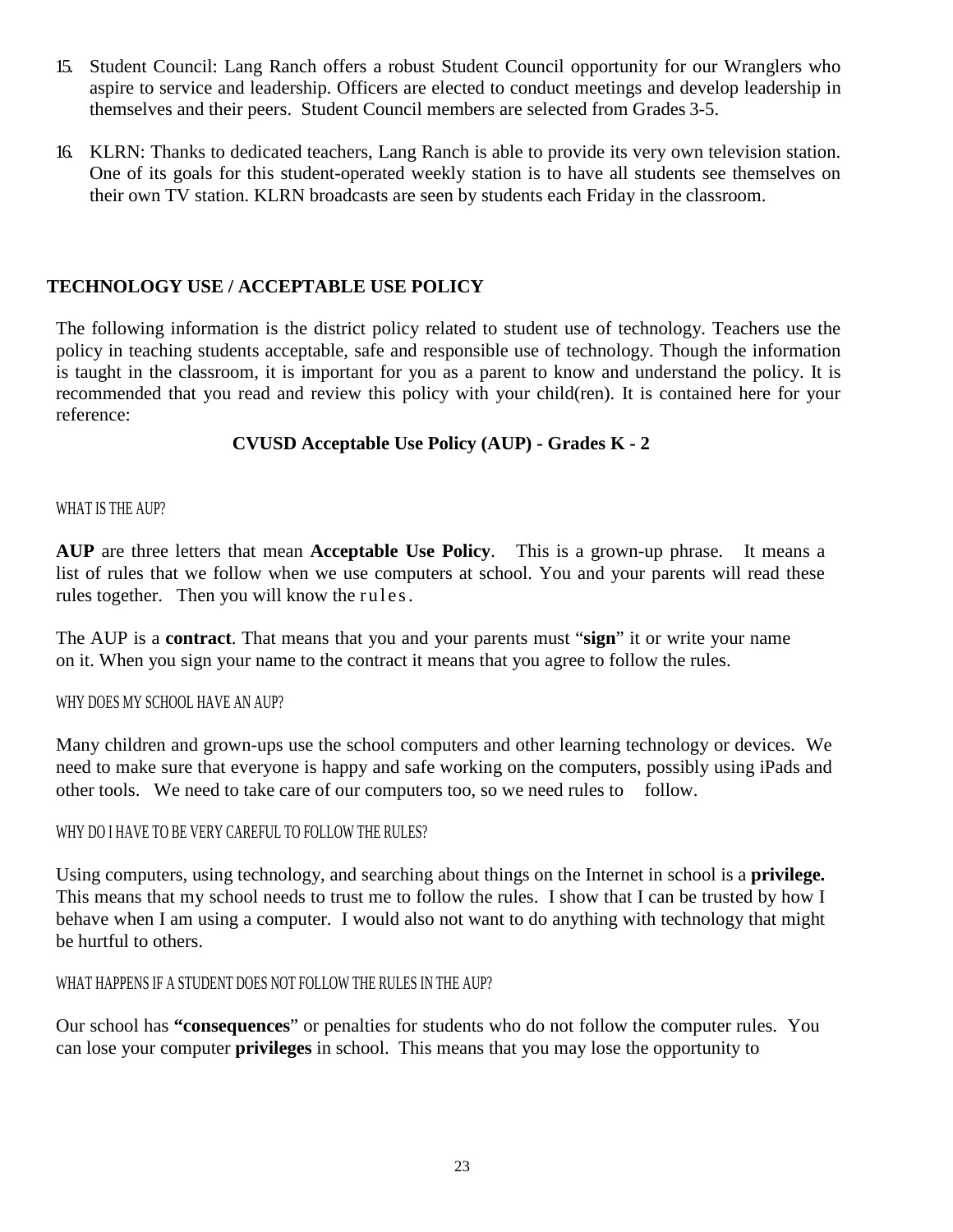use our computers, iPads, and other learning tools for a period of time. You need to tell a grown-up if you see someone who breaks the rules in the AUP.

#### **CVUSD Acceptable Use Policy (AUP) Grades 3-5**

- 1. I AM RESPONSIBLE FOR MY **COMPUTER LOGIN** AND **EMAIL ACCOUNT**. I will not give my **password** to anyone. I will **log off** from my **account** when I am finished. If I see another person's work on a computer screen, I will tell an adult. I will wait to use the computer until an adult has removed the material.
- 2. I AM RESPONSIBLE FOR MY LANGUAGE. I will only use language on the Internet and in my school email that I would use in the classroom with my teacher. I will not use bad words when I use a computer.
- 3. I AM RESPONSIBLE FOR HOW I TREAT OTHER PEOPLE. I will not write anything mean or hurtful to another person. I will not be a bully or make fun of anyone. I will not "**BULLY OR HARASS**" any person online or by text message. I will tell a teacher if I see anything hurtful to another student online.
- 4. I AM RESPONSIBLE FOR MY USE OF THE CONEJO VALLEY USD NETWORK. I will not look for web pages with pictures, words, or sounds that are not **appropriate** in school. I will not search for web pages or documents about inappropriate content or material. I will not **download**  any files, including music and video files, unless a teacher gives me permission.
- 5. I AM A RESPONSIBLE MEMBER OF MY SCHOOL WHEN I AM ONLINE. I will not write anything or post pictures or video that is **hurtful or embarrassing** to anyone while I am online.
- 6. I AM RESPONSIBLE TO BE HONEST ABOUT WHO I AM ONLINE. I will not pretend to be anyone else online. I will not send email, create an account, or post any words, pictures, or sounds using someone else's name. I will not use another person's login name or password.
- 7. I AM RESPONSIBLE FOR PROTECTING THE **SECURITY** OF THE CVUSD NETWORK. I will not try to change **security settings** or install any software on school computers without permission. I will not use a phone, personal laptop, tablet, or any electronic device in school without a teacher's permission. I will not use unauthorized proxy servers.
- 8. I AM RESPONSIBLE FOR PROTECTING CVUSD PROPERTY. I will not break or destroy any computer equipment on purpose. I will not move any equipment, including keyboards and mice, without permission.
- 9. I AM RESPONSIBLE FOR PROTECTING OTHER PEOPLE'S PROPERTY ONLINE. I will not "**plagiarize**." When I use information from a website, I need to let people know where I got the information. I will obey **copyright laws** and will not download words, pictures, video, or music that belongs to some one  $e$  l s  $e$ .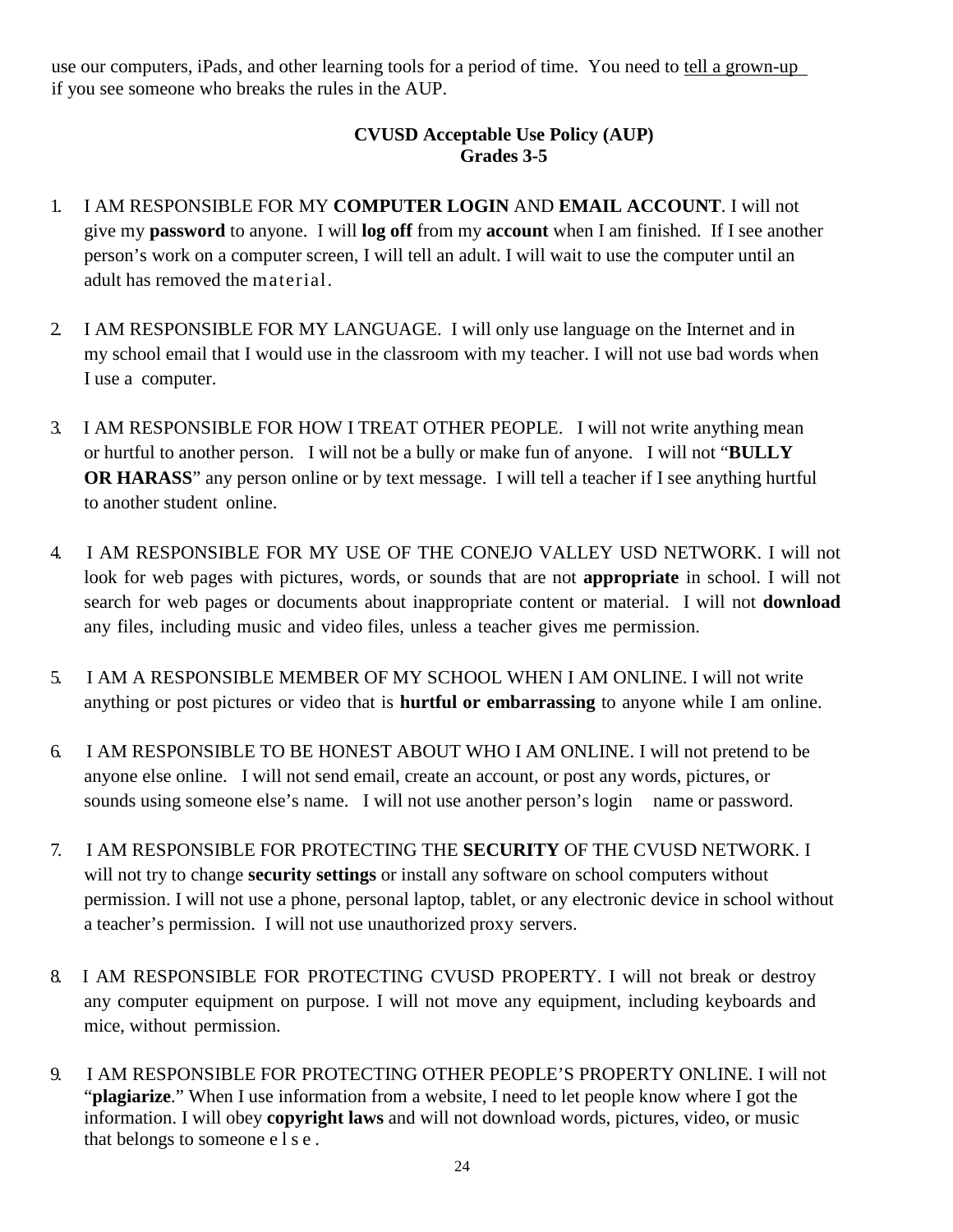#### 10. I AM RESPONSIBLE FOR FOLLOWING SCHOOL RULES IF I **PUBLISH** ANYTHING ONLINE. I will not publish any material on a school **website, wiki, blog, podcast, or discussion group** without permission. I will not publish a picture, including my picture, with the person's name.

#### **CVUSD Bring Your Own Device Program Frequently Asked Questions**

#### Q: What is "Bring Your Own Device"?

A: BYOD (Bring Your Own Device) is just as it sounds. Students may bring their own, privately owned portable technology devices such as laptops, tablets, smart phones, etc. Bring Your Own Device allows schools to accelerate the use of technology in the classroom by allowing students to use their own devices.

#### Q: Does my child really need to bring a device to school?

A: No, your child doesn't have to bring a device to school, it is completely optional. In the future, CVUSD anticipates providing each student with a school district purchased technology device as a standard educational material. That will require significant additional funding and technology support, and is probably several years in the future. In the interim, we want to create a safe environment that allows your child to bring a privately owned device if they wish, and you agree.

#### Q: Will access to a personal computing device make my child a better student?

A: Portable computing programs are very effective at engaging students in the learning process, and there are a large number of success stories to report. Access to a personal device gives students access to "anywhere, anytime" learning and collaborative platforms such as Google Drive and Edmodo. Educators are virtually unanimous in believing that the appropriate integration of technology into instruction improves the learning environment, and student achievement.

Q: I am concerned that my child will abuse the Internet and/or be targeted by a predator.

A: While connected to the Internet at school, your student must pass through our firewall, which includes internet filtering, monitoring, and site blocking. Although it is not 100% foolproof it does an excellent job of keeping the internet safe for the great majority of students. In reality, it is a far safer, and more controlled Internet environment than children experience when accessing wireless networks in the larger community. CVUSD cannot monitor and review each student's activity, nor can it block every loop-hole that a creative and tech-savvy student might be able to find. We do, however, have a detailed Student Technology Acceptable Use Policy (AUP) in place that has been presented to all students. The AUP guides students in the appropriate use of technology. The school may limit access to the network or take away technology privileges as a consequence for major violations of trust, respect, or responsibility in an area pertaining to technology (for example, "hacking the network, cyber bullying, using inappropriate web sites).

#### Q: What types of computing devices may my child bring to school?

A: Students may use devices that fall into the following categories: (1) laptops, (2) netbooks, (3) tablets/iPads (4) smart phones. Students will be provided with very specific rules and regulations about when they can, and cannot use these devices at school, and in the classroom. Some of these rules will vary from school to school based upon the ages of students, and classroom to classroom depending upon the subject matter under study, as well as the instructional activities assigned. Educators, as well as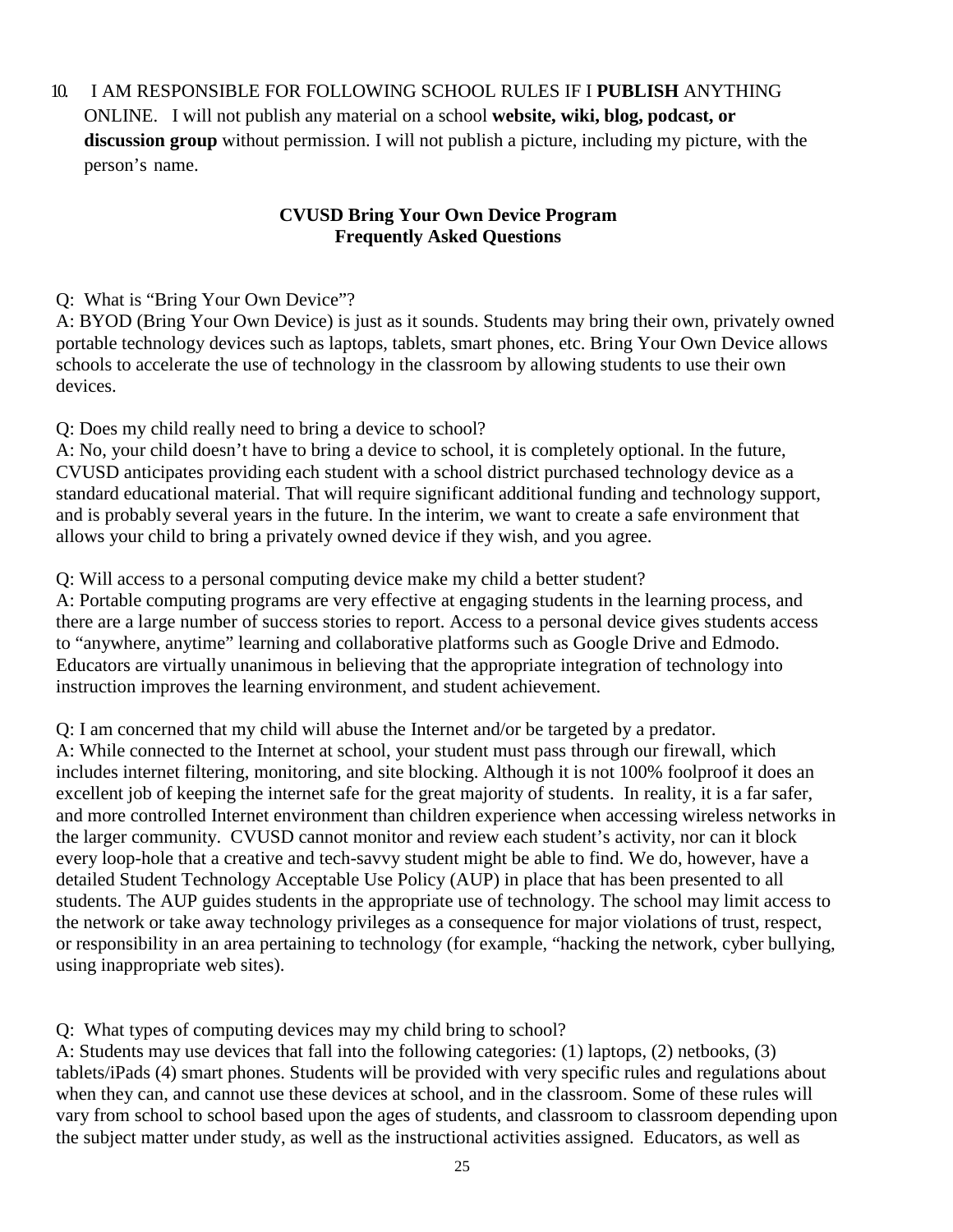parents are rightfully concerned about these devices becoming a distraction at school, rather than a learning tool. The rules and regulations schools and teachers will adopt are intended to prevent the use of these devices as games and social communication tools during classroom instruction.

Q: How can my child's computing device connect to the Internet?

A: CVUSD provides a wireless network which students may connect to while using their devices in most areas of the school. All secondary sites have such access and wireless access availability in our elementary schools is expanding. Additionally, students may use an Internet connection from an outside provider depending upon availability. In this case, the family will be responsible for any expense incurred using this type of Internet connection, and in most cases the connection is not filtered.

Q: Are there suggested accessories?

A: A protective sleeve is suggested. This will provide more protection for the day to day use of these computing devices. A headset with microphone will be useful when accessing a website with audio and/or video.

Q: What hardware considerations are important?

A: Almost any portable computer that is three years old or newer should work in our wireless environment. A good general test is if the computer will run MS Office it should be sufficient for most tasks. Also, any personal device needs to have some sort of updated and reliable virus protection: For personal computers, free antivirus/spyware software includes:

Avast:<http://www.avast.com/free-antivirus-download>

Microsoft Security Essentials: [http://windows.microsoft.com/en-US/windows/products/security](http://windows.microsoft.com/en-US/windows/products/security-)essentials

Q: Will the District's technology department provide support for the devices that my student brings? A: The school staff will work with the student to determine if there are minor setting problems, battery issues, or other simple solutions. More complicated issues will need to be addressed by parents and the technology assistance they employ for any of their other privately owned computers, phones, etc. District site techs are not authorized to download software nor repair any significant hardware problems on privately owned devices.

Q: Who pays for the BYOD technology brought to school?

A: These devices will be purchased by, and remain the property of the family. Of course, purchasing these devices is optional.

Q: Who is responsible for damage, loss, or theft of devices your child brings to school? A: Families must stress the responsibilities their children have when bringing their own computing devices to school. Just like other student property, any devices students bring to school are the responsibility of the student and their family. Conejo Valley Unified School District assumes no responsibility for damage or loss of personal computing devices.

Q: How will a child's education differ if the family does not have a device to bring to school? A: No child's learning experience or academic performance will be affected because he or she does not have a device to bring to school. The CVUSD is committed to providing access to technology so that all children can utilize 21st Century devices and learn equally. All students will have representative access to school district purchased devices, as necessary to complete work and projects assigned by their teachers. Some families may choose to enhance their own child's access through the use of their own device.

Q: Does my child need to have a signed Student Technology Acceptable Use Policy on file?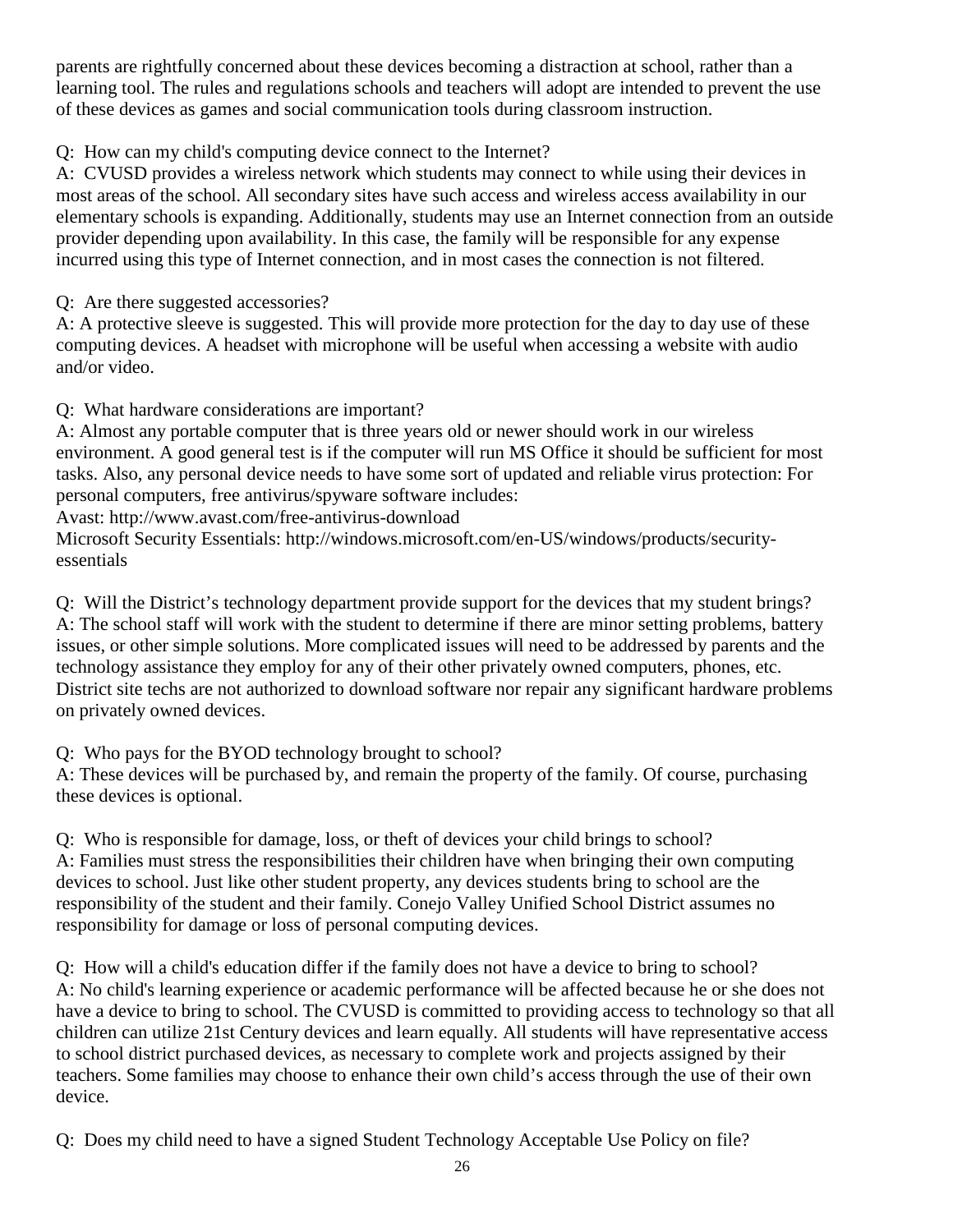A: Yes. In order for the Conejo Valley Unified School District to supervise student use of the computer network and the Internet, students and their parents in grades 3-12 who want access to educational technology resources must read the AUP and sign the AUP signature page. Students 18 or older may sign the document themselves. Signing the document indicates that the student and parent/guardian have read, understand and will follow the expectations of Conejo Valley Unified School District.

Q: Will students be able to print documents from their personal computing devices? A: For reasons of network security and the prevention of viruses, students will not be able to access printers at CVUSD Schools directly from their personal computing devices. We will provide alternatives as directed by school staff.

Q: Where will my child's work be stored?

Students will be encouraged to store their work on their District provided Google Drive accounts, if necessary. In so doing, the student will have access to their work wherever they have Internet access.

#### **TOYS AND PERSONAL ITEMS**

The school cannot assume responsibility for damage to or loss of playthings that a child may bring to school. Restricted articles are cap pistols, toy or squirt guns, sports equipment, rollerblades, war toys, firecrackers, bullets, matches, games, tops, radios, beepers, electronic toys, yo-yos, etc. These items should never be brought to school. Children should not bring toys to school for recess use.

In order to prevent conflicts, no balls or other physical education equipment should be brought to school. Baseball gloves are the only exception.

#### **TRANSFERS AND WITHDRAWALS**

Please notify the office at least two days in advance if you intend to withdraw your child from school. This aids us in clearing his/her records and will greatly facilitate the transferring of them to the school in which he/she is to enroll.

#### **VISITATION**

We are proud of our total instructional program. Interested community members are welcome to visit their child's class. To ensure the best use of your time, please contact your child's teacher in advance of your visit. Calling or writing prior to your visit, you will be assured of observing a class session of interest to you. This courtesy is an aid to visitors and school personnel. Classroom observations are limited to 20 minutes. Whenever possible, the principal will accompany you on the observation and have a conference with you, if desired. During the visit, enter and leave the room quietly. Do not converse with the teacher during instructional time.

When coming for a classroom visit, please sign in at the school office. When leaving the school premises, check out through the office. This procedure is a safety precaution for you and your child. It helps prevent the presence of those individuals who might disturb the education program or hurt youngsters.